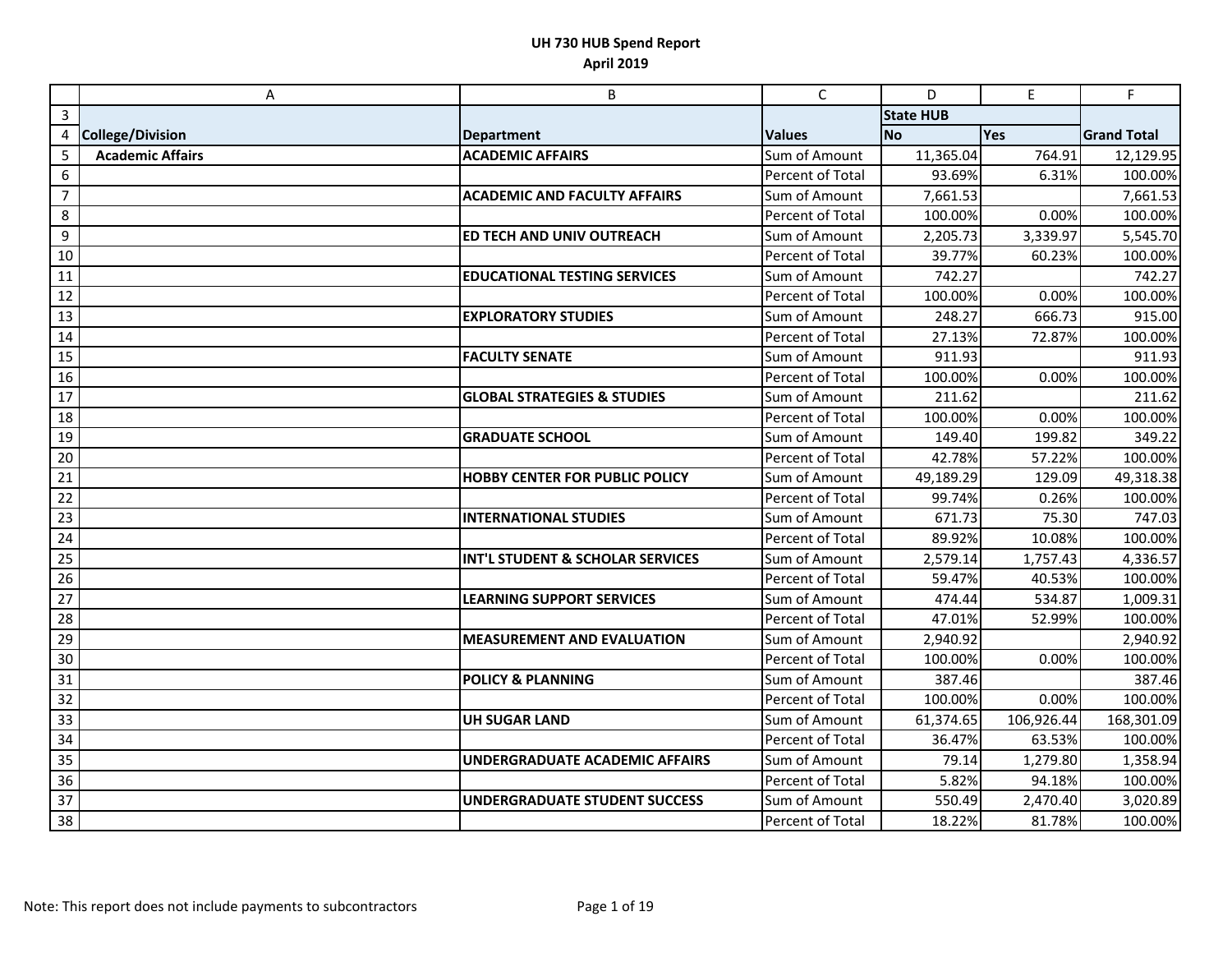|                | Α                                     | B                                            | C                | D                | E          | F                  |
|----------------|---------------------------------------|----------------------------------------------|------------------|------------------|------------|--------------------|
| $\overline{3}$ |                                       |                                              |                  | <b>State HUB</b> |            |                    |
| 4              | College/Division                      | <b>Department</b>                            | <b>Values</b>    | <b>No</b>        | Yes        | <b>Grand Total</b> |
| 39             | <b>Academic Affairs</b>               | UNDERGRADUATE STUDENT SUCCESS CTR            | Sum of Amount    | 133.44           |            | 133.44             |
| 40             |                                       |                                              | Percent of Total | 100.00%          | 0.00%      | 100.00%            |
| 41             |                                       | <b>WRITING CENTER</b>                        | Sum of Amount    | 135.31           |            | 135.31             |
| 42             |                                       |                                              | Percent of Total | 100.00%          | 0.00%      | 100.00%            |
| 43             | <b>Academic Affairs Sum of Amount</b> |                                              |                  | 142,011.80       | 118,144.76 | 260,156.56         |
| 44             | Academic Affairs Percent of Total     |                                              |                  | 54.59%           | 45.41%     | 100.00%            |
| 45             | <b>Administration and Finance</b>     | <b>A&amp;F MARKETING &amp; COMMUNICATION</b> | Sum of Amount    | 2,545.00         | 5,443.36   | 7,988.36           |
| 46             |                                       |                                              | Percent of Total | 31.86%           | 68.14%     | 100.00%            |
| 47             |                                       | <b>ADMINISTRATION &amp; FINANCE</b>          | Sum of Amount    | 162,244.95       | 350.80     | 162,595.75         |
| 48             |                                       |                                              | Percent of Total | 99.78%           | 0.22%      | 100.00%            |
| 49             |                                       | <b>AUXILIARY SERVICES OPERATIONS</b>         | Sum of Amount    | 17,650.00        | 1,210.43   | 18,860.43          |
| 50             |                                       |                                              | Percent of Total | 93.58%           | 6.42%      | 100.00%            |
| 51             |                                       | <b>BUDGET</b>                                | Sum of Amount    | 489.53           | 353.94     | 843.47             |
| 52             |                                       |                                              | Percent of Total | 58.04%           | 41.96%     | 100.00%            |
| 53             |                                       | <b>BUSINESS SERVICES</b>                     | Sum of Amount    | 294.53           | 11,893.74  | 12,188.27          |
| 54             |                                       |                                              | Percent of Total | 2.42%            | 97.58%     | 100.00%            |
| 55             |                                       | <b>CAMPUS SAFETY ADMINISTRATION</b>          | Sum of Amount    | 255.20           |            | 255.20             |
| 56             |                                       |                                              | Percent of Total | 100.00%          | 0.00%      | 100.00%            |
| 57             |                                       | <b>CAMPUS SAFETY SYSTEMS</b>                 | Sum of Amount    | 1,761.77         | 7,174.93   | 8,936.70           |
| 58             |                                       |                                              | Percent of Total | 19.71%           | 80.29%     | 100.00%            |
| 59             |                                       | <b>CENTRAL FACILITY SERVICES</b>             | Sum of Amount    | 4,802.89         | 5,293.03   | 10,095.92          |
| 60             |                                       |                                              | Percent of Total | 47.57%           | 52.43%     | 100.00%            |
| 61             |                                       | <b>CONTROLLER (PH)</b>                       | Sum of Amount    | 6,869.38         | 4,101.39   | 10,970.77          |
| 62             |                                       |                                              | Percent of Total | 62.62%           | 37.38%     | 100.00%            |
| 63             |                                       | <b>COUGAR CARD</b>                           | Sum of Amount    | 6,958.01         | 534.29     | 7,492.30           |
| 64             |                                       |                                              | Percent of Total | 92.87%           | 7.13%      | 100.00%            |
| 65             |                                       | <b>CULLEN PERFORM HALL</b>                   | Sum of Amount    | 81,104.03        | 1,515.08   | 82,619.11          |
| 66             |                                       |                                              | Percent of Total | 98.17%           | 1.83%      | 100.00%            |
| 67             |                                       | <b>EMERGENCY MANAGEMENT</b>                  | Sum of Amount    | 71.24            | 369.73     | 440.97             |
| 68             |                                       |                                              | Percent of Total | 16.16%           | 83.84%     | 100.00%            |
| 69             |                                       | <b>ENTERPRISE SYSTEMS</b>                    | Sum of Amount    | 137,453.28       | 898.21     | 138,351.49         |
| 70             |                                       |                                              | Percent of Total | 99.35%           | 0.65%      | 100.00%            |
| 71             |                                       | <b>ENV. HEALTH &amp; LIFE SAFETY</b>         | Sum of Amount    | 4,975.15         |            | 4,975.15           |
| 72             |                                       |                                              | Percent of Total | 100.00%          | 0.00%      | 100.00%            |
| 73             |                                       | <b>FACILITIES BUSINESS SERVICES</b>          | Sum of Amount    | 115.47           | 5,648.80   | 5,764.27           |
| 74             |                                       |                                              | Percent of Total | 2.00%            | 98.00%     | 100.00%            |
| 75             |                                       | <b>FACILITIES MANAGEMENT</b>                 | Sum of Amount    | 1,594.28         | 34,231.04  | 35,825.32          |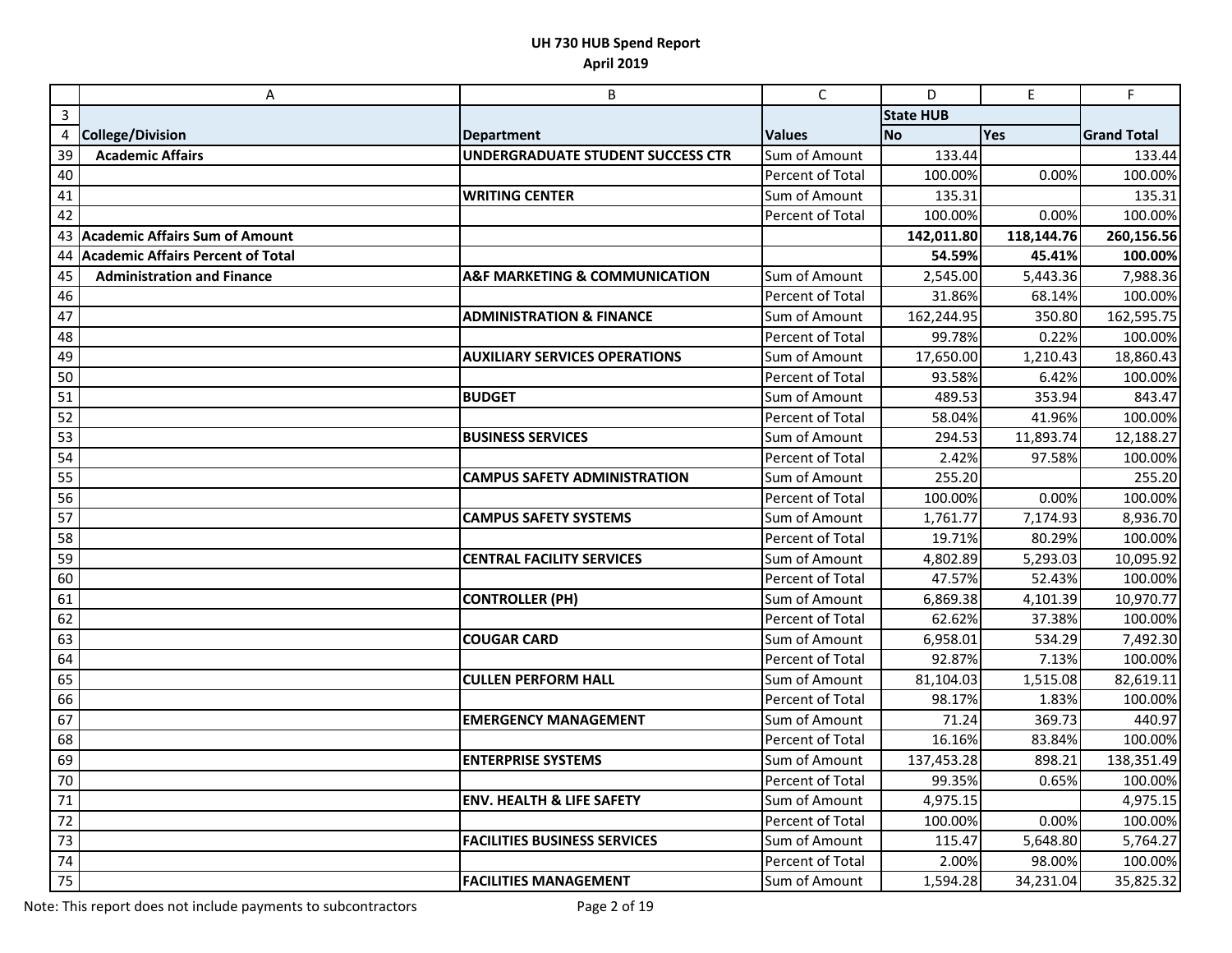|              | Α                                 | B                                         | $\mathsf{C}$     | D                | E            | F                  |
|--------------|-----------------------------------|-------------------------------------------|------------------|------------------|--------------|--------------------|
| $\mathbf{3}$ |                                   |                                           |                  | <b>State HUB</b> |              |                    |
| 4            | <b>College/Division</b>           | <b>Department</b>                         | <b>Values</b>    | <b>No</b>        | Yes          | <b>Grand Total</b> |
| 76           | <b>Administration and Finance</b> | <b>FACILITIES MANAGEMENT</b>              | Percent of Total | 4.45%            | 95.55%       | 100.00%            |
| 77           |                                   | <b>FACILITIES OPERATION &amp; MAINT</b>   | Sum of Amount    | 29,754.77        | 176.90       | 29,931.67          |
| 78           |                                   |                                           | Percent of Total | 99.41%           | 0.59%        | 100.00%            |
| 79           |                                   | <b>FACILITIES PLANNING &amp; CONSTRUC</b> | Sum of Amount    | 14,081,461.24    | 1,029,756.10 | 15,111,217.34      |
| 80           |                                   |                                           | Percent of Total | 93.19%           | 6.81%        | 100.00%            |
| 81           |                                   | <b>FACILITIES/CONSTRUC MGMT ADMIN</b>     | Sum of Amount    |                  | 16.26        | 16.26              |
| 82           |                                   |                                           | Percent of Total | 0.00%            | 100.00%      | 100.00%            |
| 83           |                                   | <b>FINANCIAL REPORTING</b>                | Sum of Amount    |                  | 312.95       | 312.95             |
| 84           |                                   |                                           | Percent of Total | 0.00%            | 100.00%      | 100.00%            |
| 85           |                                   | FIRE LIFE SAFETY SERVICES                 | Sum of Amount    | 330.00           |              | 330.00             |
| 86           |                                   |                                           | Percent of Total | 100.00%          | 0.00%        | 100.00%            |
| 87           |                                   | <b>GENERAL ACCOUNTING</b>                 | Sum of Amount    | 300.00           |              | 300.00             |
| 88           |                                   |                                           | Percent of Total | 100.00%          | 0.00%        | 100.00%            |
| 89           |                                   | HIGH PERFORMANCE & COMP NETWK             | Sum of Amount    | 8,320.22         |              | 8,320.22           |
| 90           |                                   |                                           | Percent of Total | 100.00%          | 0.00%        | 100.00%            |
| 91           |                                   | <b>HUB PROGRAMS</b>                       | Sum of Amount    | 3,500.00         |              | 3,500.00           |
| 92           |                                   |                                           | Percent of Total | 100.00%          | 0.00%        | 100.00%            |
| 93           |                                   | <b>HUMAN RESOURCES</b>                    | Sum of Amount    | 29,795.21        | 7,933.50     | 37,728.71          |
| 94           |                                   |                                           | Percent of Total | 78.97%           | 21.03%       | 100.00%            |
| 95           |                                   | <b>INST - BUDGET</b>                      | Sum of Amount    | 14,037.50        |              | 14,037.50          |
| 96           |                                   |                                           | Percent of Total | 100.00%          | 0.00%        | 100.00%            |
| 97           |                                   | <b>INST - BUSINESS SERVICES</b>           | Sum of Amount    | 113,865.60       |              | 113,865.60         |
| 98           |                                   |                                           | Percent of Total | 100.00%          | 0.00%        | 100.00%            |
| 99           |                                   | <b>INSTITUTIONAL HUMAN RESOURCES</b>      | Sum of Amount    | 7,605.00         |              | 7,605.00           |
| 100          |                                   |                                           | Percent of Total | 100.00%          | 0.00%        | 100.00%            |
| 101          |                                   | <b>KUHF RADIO</b>                         | Sum of Amount    | 44,301.22        | 16,842.04    | 61,143.26          |
| 102          |                                   |                                           | Percent of Total | 72.45%           | 27.55%       | 100.00%            |
| 103          |                                   | <b>MINOR &amp; PLANNED PROJECTS</b>       | Sum of Amount    | 1,193,667.26     | 48,202.17    | 1,241,869.43       |
| 104          |                                   |                                           | Percent of Total | 96.12%           | 3.88%        | 100.00%            |
| 105          |                                   | <b>MINOR IN-HOUSE CONSTRUCTION</b>        | Sum of Amount    | 6,653.06         | 5,232.00     | 11,885.06          |
| 106          |                                   |                                           | Percent of Total | 55.98%           | 44.02%       | 100.00%            |
| 107          |                                   | OFFICE EQUAL OPPORTUNITY SRVS             | Sum of Amount    | 286.33           | 1,146.27     | 1,432.60           |
| 108          |                                   |                                           | Percent of Total | 19.99%           | 80.01%       | 100.00%            |
| 109          |                                   | <b>OFFICE OF SUSTAINABILITY</b>           | Sum of Amount    | 144.83           |              | 144.83             |
| 110          |                                   |                                           | Percent of Total | 100.00%          | 0.00%        | 100.00%            |
| 111          |                                   | <b>PARKING &amp; TRANS SERVICES</b>       | Sum of Amount    | 547,805.86       | 18,170.73    | 565,976.59         |
| 112          |                                   |                                           | Percent of Total | 96.79%           | 3.21%        | 100.00%            |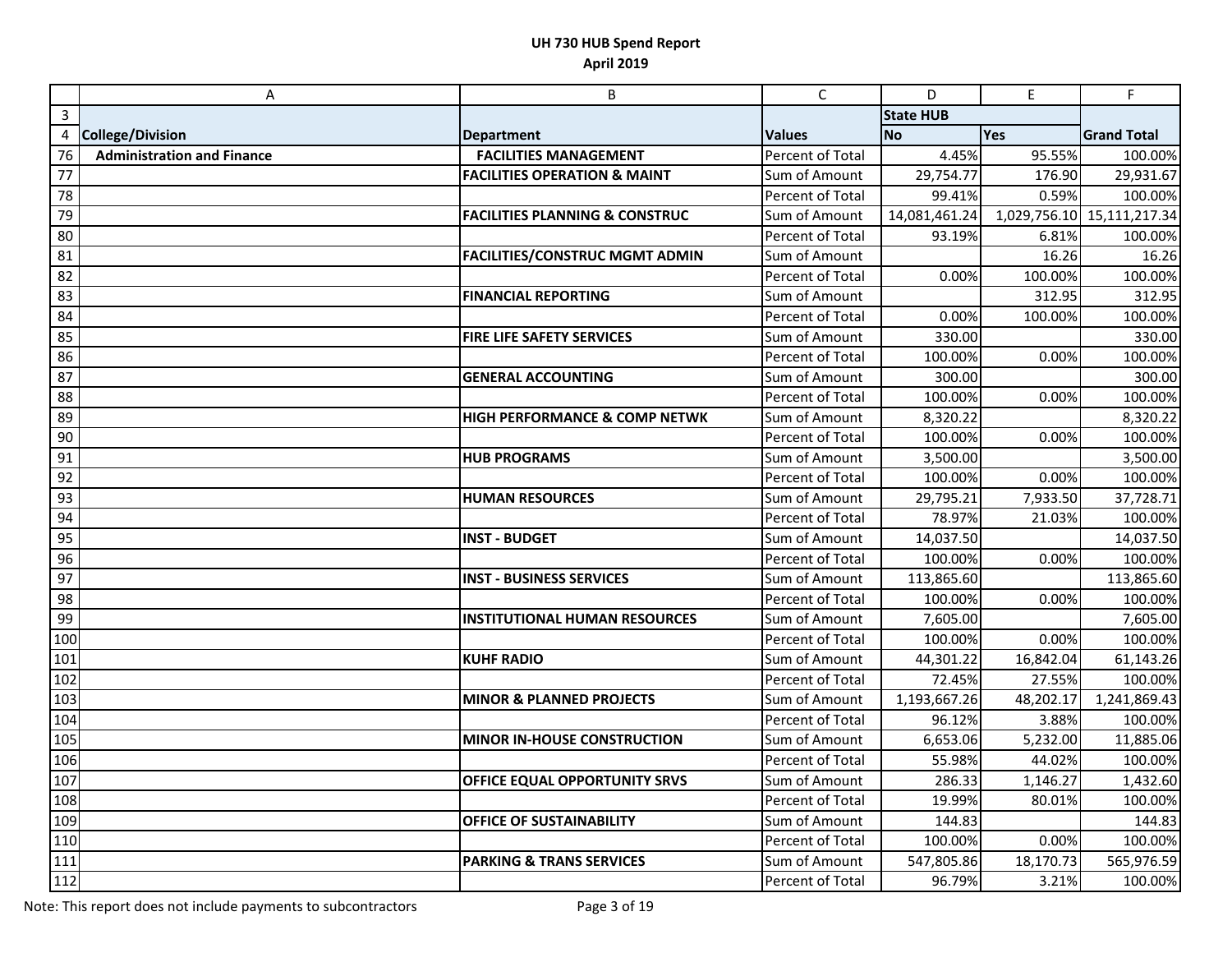|     | A                                 | B                                        | $\mathsf{C}$     | D                | E          | $\mathsf F$        |
|-----|-----------------------------------|------------------------------------------|------------------|------------------|------------|--------------------|
| 3   |                                   |                                          |                  | <b>State HUB</b> |            |                    |
| 4   | <b>College/Division</b>           | <b>Department</b>                        | <b>Values</b>    | <b>No</b>        | Yes        | <b>Grand Total</b> |
| 113 | <b>Administration and Finance</b> | PHY PLANT-AUTOMOTIVE                     | Sum of Amount    | 14,239.18        | 9,534.85   | 23,774.03          |
| 114 |                                   |                                          | Percent of Total | 59.89%           | 40.11%     | 100.00%            |
| 115 |                                   | PHY PLANT-GROUNDS MAINT                  | Sum of Amount    | 35,919.01        | 44.06      | 35,963.07          |
| 116 |                                   |                                          | Percent of Total | 99.88%           | 0.12%      | 100.00%            |
| 117 |                                   | PHY PLANT-SOLID WASTE                    | Sum of Amount    | 3,933.69         | 123.13     | 4,056.82           |
| 118 |                                   |                                          | Percent of Total | 96.96%           | 3.04%      | 100.00%            |
| 119 |                                   | <b>PHYSICAL PLANT</b>                    | Sum of Amount    | 106,908.79       | 481,193.25 | 588,102.04         |
| 120 |                                   |                                          | Percent of Total | 18.18%           | 81.82%     | 100.00%            |
| 121 |                                   | <b>PLANNING</b>                          | Sum of Amount    | 434.43           |            | 434.43             |
| 122 |                                   |                                          | Percent of Total | 100.00%          | 0.00%      | 100.00%            |
| 123 |                                   | <b>POLICE</b>                            | Sum of Amount    | 32,242.71        | 1,607.58   | 33,850.29          |
| 124 |                                   |                                          | Percent of Total | 95.25%           | 4.75%      | 100.00%            |
| 125 |                                   | <b>POSTAL SERVICES OPERATIONS</b>        | Sum of Amount    | 3,494.50         | 156.19     | 3,650.69           |
| 126 |                                   |                                          | Percent of Total | 95.72%           | 4.28%      | 100.00%            |
| 127 |                                   | PRINTING OPERATIONS                      | Sum of Amount    | 5,545.94         | 11.45      | 5,557.39           |
| 128 |                                   |                                          | Percent of Total | 99.79%           | 0.21%      | 100.00%            |
| 129 |                                   | <b>PUBLIC ART</b>                        | Sum of Amount    | 60,426.50        |            | 60,426.50          |
| 130 |                                   |                                          | Percent of Total | 100.00%          | 0.00%      | 100.00%            |
| 131 |                                   | <b>RISK MANAGEMENT</b>                   | Sum of Amount    | 203.79           |            | 203.79             |
| 132 |                                   |                                          | Percent of Total | 100.00%          | 0.00%      | 100.00%            |
| 133 |                                   | <b>SERVICE LEVEL AGREEMENT</b>           | Sum of Amount    | 14,350.63        | 150,799.34 | 165,149.97         |
| 134 |                                   |                                          | Percent of Total | 8.69%            | 91.31%     | 100.00%            |
| 135 |                                   | <b>STUDENT BUSINESS SERVICES</b>         | Sum of Amount    | 15,026.10        | 10,981.58  | 26,007.68          |
| 136 |                                   |                                          | Percent of Total | 57.78%           | 42.22%     | 100.00%            |
| 137 |                                   | <b>TECHNOLOGY SERVICES &amp; SUPPORT</b> | Sum of Amount    | 189,439.70       | 64,451.86  | 253,891.56         |
| 138 |                                   |                                          | Percent of Total | 74.61%           | 25.39%     | 100.00%            |
| 139 |                                   | TV PUBLIC BROADCASTING                   | Sum of Amount    | 75,034.02        | 7,939.19   | 82,973.21          |
| 140 |                                   |                                          | Percent of Total | 90.43%           | 9.57%      | 100.00%            |
| 141 |                                   | UH SPORTS & ENTERTAINMENT SVC            | Sum of Amount    | 11,367.98        |            | 11,367.98          |
| 142 |                                   |                                          | Percent of Total | 100.00%          | 0.00%      | 100.00%            |
| 143 |                                   | <b>UIT BUSINESS SERVICES</b>             | Sum of Amount    | 364.18           | 912.50     | 1,276.68           |
| 144 |                                   |                                          | Percent of Total | 28.53%           | 71.47%     | 100.00%            |
| 145 |                                   | UIT EXTERNALLY FUNDED PROJECTS           | Sum of Amount    | 12,391.24        | 28,453.25  | 40,844.49          |
| 146 |                                   |                                          | Percent of Total | 30.34%           | 69.66%     | 100.00%            |
| 147 |                                   | <b>UIT SECURITY</b>                      | Sum of Amount    | 1,309.00         | 359.97     | 1,668.97           |
| 148 |                                   |                                          | Percent of Total | 78.43%           | 21.57%     | 100.00%            |
| 149 |                                   | UNIV PROP SERV OPERATIONS                | Sum of Amount    | 369,837.00       | 3,316.14   | 373,153.14         |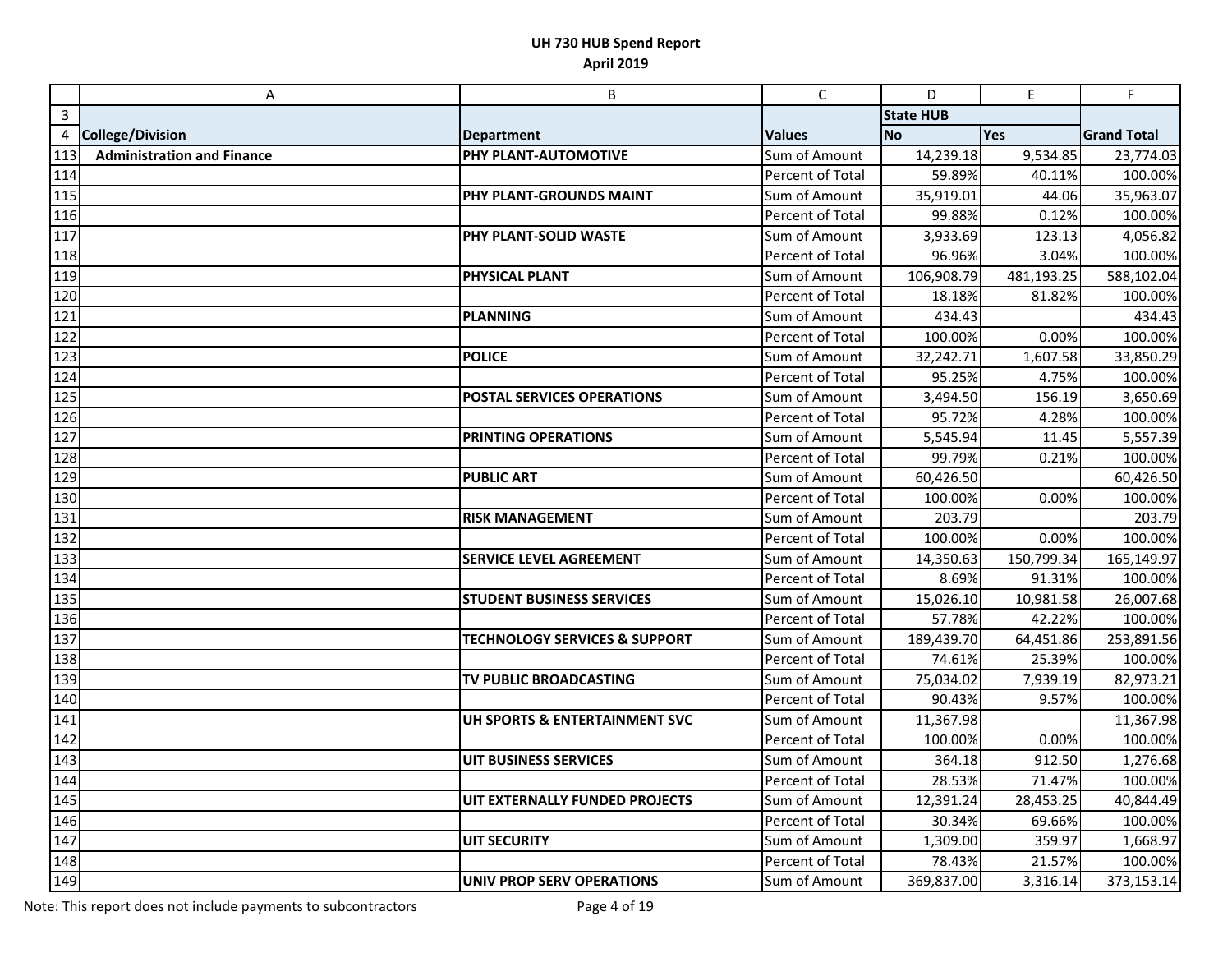|                  | A                                               | B                                     | $\mathsf{C}$     | D                | $\mathsf E$  | F                  |
|------------------|-------------------------------------------------|---------------------------------------|------------------|------------------|--------------|--------------------|
| $\overline{3}$   |                                                 |                                       |                  | <b>State HUB</b> |              |                    |
| 4                | <b>College/Division</b>                         | <b>Department</b>                     | <b>Values</b>    | <b>No</b>        | Yes          | <b>Grand Total</b> |
| 150              | <b>Administration and Finance</b>               | <b>UNIV PROP SERV OPERATIONS</b>      | Percent of Total | 99.11%           | 0.89%        | 100.00%            |
| 151              |                                                 | <b>UNIVERSITY INFORMATION TECH</b>    | Sum of Amount    | 4,872.00         | 32,512.20    | 37,384.20          |
| 152              |                                                 |                                       | Percent of Total | 13.03%           | 86.97%       | 100.00%            |
|                  | 153 Administration and Finance Sum of Amount    |                                       |                  | 17,468,353.20    | 1,999,204.23 | 19,467,557.43      |
|                  | 154 Administration and Finance Percent of Total |                                       |                  | 89.73%           | 10.27%       | 100.00%            |
| 155              | Architecture                                    | DEAN, G D HINES ARCH & DESIGN         | Sum of Amount    | 19,831.19        | 14,723.03    | 34,554.22          |
| 156              |                                                 |                                       | Percent of Total | 57.39%           | 42.61%       | 100.00%            |
|                  | 157 Architecture Sum of Amount                  |                                       |                  | 19,831.19        | 14,723.03    | 34,554.22          |
|                  | 158 Architecture Percent of Total               |                                       |                  | 57.39%           | 42.61%       | 100.00%            |
| 159              | <b>Business Administration</b>                  | <b>ACCOUNTANCY AND TAXATION</b>       | Sum of Amount    | 2,886.04         | 379.65       | 3,265.69           |
| 160              |                                                 |                                       | Percent of Total | 88.37%           | 11.63%       | 100.00%            |
| 161              |                                                 | <b>ACCOUNTING CERTIFICATE PROGRAM</b> | Sum of Amount    | 2,373.73         | 136.16       | 2,509.89           |
| 162              |                                                 |                                       | Percent of Total | 94.58%           | 5.42%        | 100.00%            |
| 163              |                                                 | <b>BAUER CAREER SERVICES CTR</b>      | Sum of Amount    | 4,262.24         | 191.12       | 4,453.36           |
| 164              |                                                 |                                       | Percent of Total | 95.71%           | 4.29%        | 100.00%            |
| 165              |                                                 | <b>BAUER COMMUNICATIONS</b>           | Sum of Amount    | 43,196.98        | 11,160.25    | 54,357.23          |
| 166              |                                                 |                                       | Percent of Total | 79.47%           | 20.53%       | 100.00%            |
| 167              |                                                 | <b>BAUER DIVISION OF TECHNOLOGY</b>   | Sum of Amount    | 16,157.60        | 35,702.21    | 51,859.81          |
| 168              |                                                 |                                       | Percent of Total | 31.16%           | 68.84%       | 100.00%            |
| 169              |                                                 | <b>BAUER GRADUATEPROFESSIONALPRGS</b> | Sum of Amount    | 59,218.78        | 3,629.00     | 62,847.78          |
| $\overline{170}$ |                                                 |                                       | Percent of Total | 94.23%           | 5.77%        | 100.00%            |
| 171              |                                                 | <b>CTR FOR EXECUTIVE DEVELOPMENT</b>  | Sum of Amount    | 9,509.96         |              | 9,509.96           |
| 172              |                                                 |                                       | Percent of Total | 100.00%          | 0.00%        | 100.00%            |
| 173              |                                                 | <b>DEAN'S OFFICE BAUER COLLEGE</b>    | Sum of Amount    | 83,226.55        | 7,028.97     | 90,255.52          |
| 174              |                                                 |                                       | Percent of Total | 92.21%           | 7.79%        | 100.00%            |
| 175              |                                                 | <b>DECISION AND INFORMATION SCIEN</b> | Sum of Amount    | 968.07           | 504.37       | 1,472.44           |
| 176              |                                                 |                                       | Percent of Total | 65.75%           | 34.25%       | 100.00%            |
| 177              |                                                 | <b>EXECUTIVE DEGREE PROGRAMS</b>      | Sum of Amount    | 19,772.15        | 562.55       | 20,334.70          |
| 178              |                                                 |                                       | Percent of Total | 97.23%           | 2.77%        | 100.00%            |
| 179              |                                                 | <b>FINANCE DEPARTMENT</b>             | Sum of Amount    | 12,500.70        | 2,816.58     | 15,317.28          |
| 180              |                                                 |                                       | Percent of Total | 81.61%           | 18.39%       | 100.00%            |
| 181              |                                                 | <b>MANAGEMENT DEPARTMENT</b>          | Sum of Amount    | 28,042.14        | 202.49       | 28,244.63          |
| 182              |                                                 |                                       | Percent of Total | 99.28%           | 0.72%        | 100.00%            |
| 183              |                                                 | <b>MARKETING DEPARTMENT</b>           | Sum of Amount    | 1,000.28         | 1,632.69     | 2,632.97           |
| 184              |                                                 |                                       | Percent of Total | 37.99%           | 62.01%       | 100.00%            |
| $\overline{1}85$ |                                                 | <b>SALES EXCELLENCE INSTITUTE</b>     | Sum of Amount    | 18,836.74        | 7,705.29     | 26,542.03          |
| 186              |                                                 |                                       | Percent of Total | 70.97%           | 29.03%       | 100.00%            |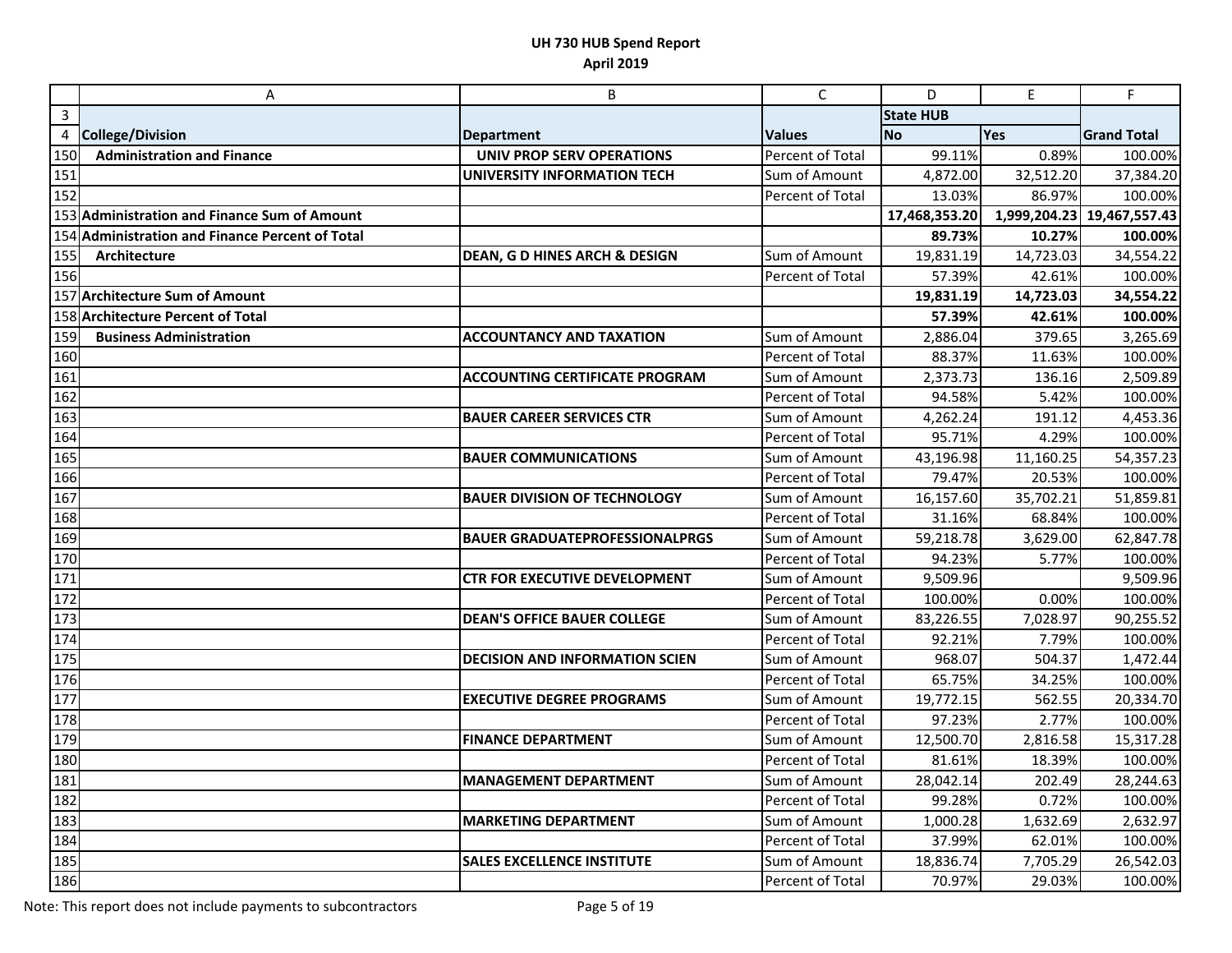|                  | А                                            | B                                         | $\mathsf C$      | D                | E.        | $\mathsf F$        |
|------------------|----------------------------------------------|-------------------------------------------|------------------|------------------|-----------|--------------------|
| $\mathbf{3}$     |                                              |                                           |                  | <b>State HUB</b> |           |                    |
|                  | 4 College/Division                           | <b>Department</b>                         | <b>Values</b>    | <b>No</b>        | Yes       | <b>Grand Total</b> |
| 187              | <b>Business Administration</b>               | <b>SMALL BUSINESS DEV CENTER</b>          | Sum of Amount    | 19,034.58        | 7,628.97  | 26,663.55          |
| 188              |                                              |                                           | Percent of Total | 71.39%           | 28.61%    | 100.00%            |
| 189              |                                              | <b>UNDERGRAD BUSINESS PROG</b>            | Sum of Amount    | 4,597.39         | 2,523.14  | 7,120.53           |
| 190              |                                              |                                           | Percent of Total | 64.57%           | 35.43%    | 100.00%            |
| 191              |                                              | <b>WOLFF CTR FOR ENTREPRENEURSHIP</b>     | Sum of Amount    | 3,884.36         | 1,966.34  | 5,850.70           |
| 192              |                                              |                                           | Percent of Total | 66.39%           | 33.61%    | 100.00%            |
|                  | 193 Business Administration Sum of Amount    |                                           |                  | 329,468.29       | 83,769.78 | 413,238.07         |
|                  | 194 Business Administration Percent of Total |                                           |                  | 79.73%           | 20.27%    | 100.00%            |
| 195              | <b>Chancellor/President</b>                  | <b>BASEBALL</b>                           | Sum of Amount    | 26,616.17        | 4,432.50  | 31,048.67          |
| 196              |                                              |                                           | Percent of Total | 85.72%           | 14.28%    | 100.00%            |
| 197              |                                              | <b>COMPLIANCE</b>                         | Sum of Amount    | 213.64           |           | 213.64             |
| 198              |                                              |                                           | Percent of Total | 100.00%          | 0.00%     | 100.00%            |
| 199              |                                              | <b>FOOTBALL</b>                           | Sum of Amount    | 122,198.65       | 1,427.18  | 123,625.83         |
| 200              |                                              |                                           | Percent of Total | 98.85%           | 1.15%     | 100.00%            |
| 201              |                                              | <b>INST INTERCOLLEGIATE ATHLETICS</b>     | Sum of Amount    | 10,623.59        |           | 10,623.59          |
| 202              |                                              |                                           | Percent of Total | 100.00%          | 0.00%     | 100.00%            |
| 203              |                                              | <b>INTERCOLLEGIATE ATHLETICS</b>          | Sum of Amount    | 305,873.25       | 4,510.52  | 310,383.77         |
| 204              |                                              |                                           | Percent of Total | 98.55%           | 1.45%     | 100.00%            |
| 205              |                                              | <b>MEN'S BASKETBALL</b>                   | Sum of Amount    | 84,327.15        | 13,987.28 | 98,314.43          |
| 206              |                                              |                                           | Percent of Total | 85.77%           | 14.23%    | 100.00%            |
| 207              |                                              | <b>MEN'S GOLF</b>                         | Sum of Amount    | 887.50           |           | 887.50             |
| 208              |                                              |                                           | Percent of Total | 100.00%          | 0.00%     | 100.00%            |
| 209              |                                              | <b>MEN'S TRACK AND FIELD</b>              | Sum of Amount    | 12,326.28        | 2,194.76  | 14,521.04          |
| 210              |                                              |                                           | Percent of Total | 84.89%           | 15.11%    | 100.00%            |
| 211              |                                              | <b>NEIGHBORHOOD &amp; STRATEGIC INITI</b> | Sum of Amount    | 442.35           | 71.05     | 513.40             |
| 212              |                                              |                                           | Percent of Total | 86.16%           | 13.84%    | 100.00%            |
| 213              |                                              | OFF OF PROTOCOL SPECIAL EVENTS            | Sum of Amount    | 6,575.63         | 10,329.68 | 16,905.31          |
| 214              |                                              |                                           | Percent of Total | 38.90%           | 61.10%    | 100.00%            |
| 215              |                                              | <b>PRESIDENT</b>                          | Sum of Amount    | 1,782.22         | 2,317.39  | 4,099.61           |
| 216              |                                              |                                           | Percent of Total | 43.47%           | 56.53%    | 100.00%            |
| 217              |                                              | <b>STAFF COUNCIL</b>                      | Sum of Amount    | 454.72           | 1,405.67  | 1,860.39           |
| 218              |                                              |                                           | Percent of Total | 24.44%           | 75.56%    | 100.00%            |
| 219              |                                              | <b>UH ENERGY</b>                          | Sum of Amount    | 4,440.76         | 1,575.65  | 6,016.41           |
| 220              |                                              |                                           | Percent of Total | 73.81%           | 26.19%    | 100.00%            |
| 221              |                                              | <b>WOMEN'S BASKETBALL</b>                 | Sum of Amount    | 15,935.37        |           | 15,935.37          |
| $\overline{222}$ |                                              |                                           | Percent of Total | 100.00%          | 0.00%     | 100.00%            |
| 223              |                                              | <b>WOMEN'S GOLF</b>                       | Sum of Amount    | 47.17            |           | 47.17              |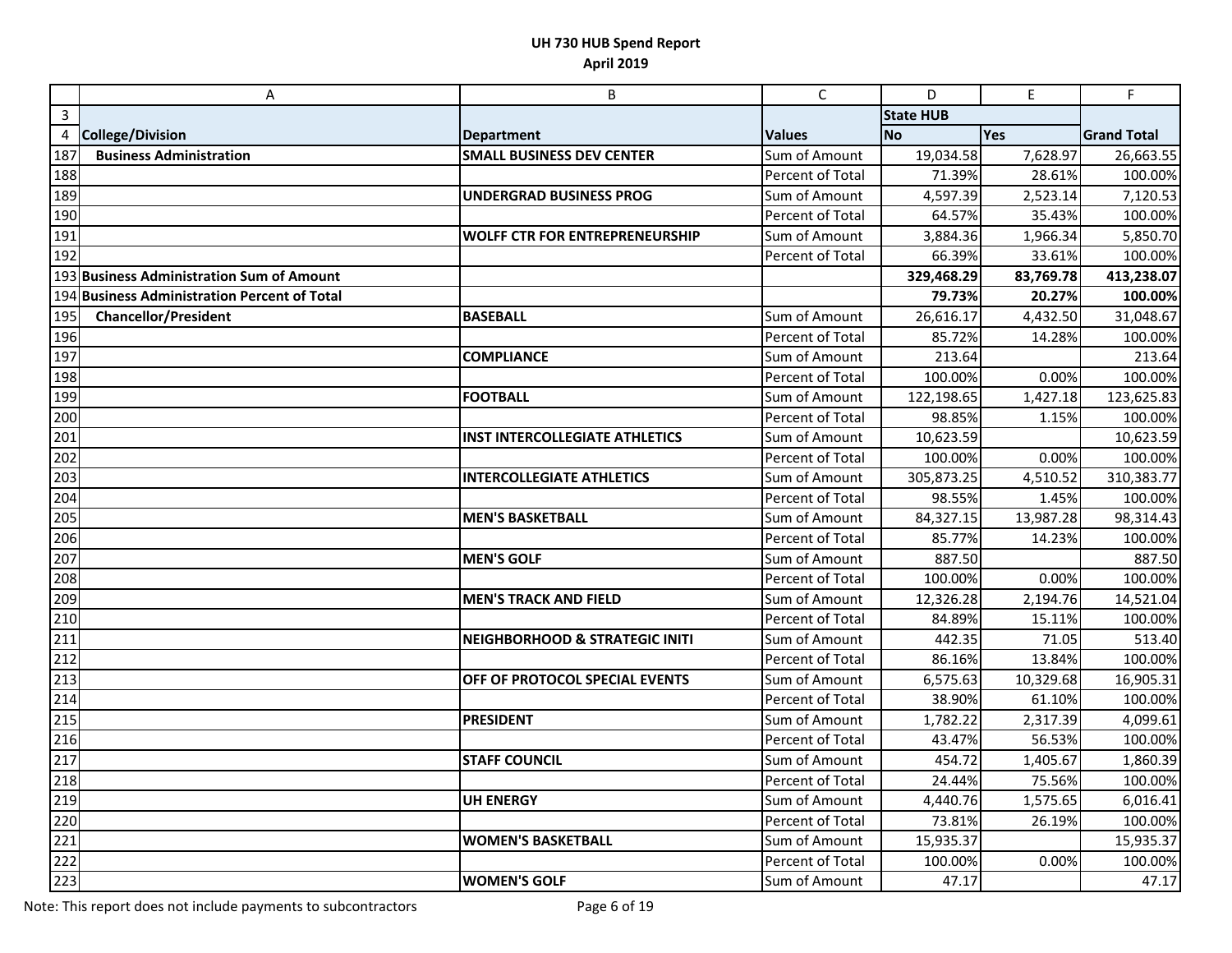|                   | Α                                         | B                                       | $\mathsf{C}$     | D                | E         | $\mathsf F$        |
|-------------------|-------------------------------------------|-----------------------------------------|------------------|------------------|-----------|--------------------|
| $\mathsf{3}$      |                                           |                                         |                  | <b>State HUB</b> |           |                    |
| $\overline{4}$    | <b>College/Division</b>                   | <b>Department</b>                       | <b>Values</b>    | <b>No</b>        | Yes       | <b>Grand Total</b> |
| 224               | <b>Chancellor/President</b>               | <b>WOMEN'S GOLF</b>                     | Percent of Total | 100.00%          | 0.00%     | 100.00%            |
| 225               |                                           | <b>WOMEN'S SOCCER</b>                   | Sum of Amount    | 1,746.40         | 292.50    | 2,038.90           |
| 226               |                                           |                                         | Percent of Total | 85.65%           | 14.35%    | 100.00%            |
| 227               |                                           | <b>WOMEN'S SOFTBALL</b>                 | Sum of Amount    | 24,614.37        | 6,367.50  | 30,981.87          |
| 228               |                                           |                                         | Percent of Total | 79.45%           | 20.55%    | 100.00%            |
| 229               |                                           | <b>WOMEN'S SWIMMING &amp; DIVING</b>    | Sum of Amount    | 2,670.51         |           | 2,670.51           |
| 230               |                                           |                                         | Percent of Total | 100.00%          | 0.00%     | 100.00%            |
| 231               |                                           | <b>WOMEN'S TENNIS</b>                   | Sum of Amount    | 2,370.00         |           | 2,370.00           |
| 232               |                                           |                                         | Percent of Total | 100.00%          | 0.00%     | 100.00%            |
|                   | 233 Chancellor/President Sum of Amount    |                                         |                  | 624,145.73       | 48,911.68 | 673,057.41         |
|                   | 234 Chancellor/President Percent of Total |                                         |                  | 92.73%           | 7.27%     | 100.00%            |
| 235               | <b>College of Medicine</b>                | <b>BEHAVIORAL &amp; SOCIAL SCIENCES</b> | Sum of Amount    |                  | 26.43     | 26.43              |
| 236               |                                           |                                         | Percent of Total | 0.00%            | 100.00%   | 100.00%            |
| 237               |                                           | <b>CLINICAL SCIENCES</b>                | Sum of Amount    |                  | 90.98     | 90.98              |
| 238               |                                           |                                         | Percent of Total | 0.00%            | 100.00%   | 100.00%            |
| 239               |                                           | OFFICE OF THE DEAN                      | Sum of Amount    | 3,510.87         | 1,361.06  | 4,871.93           |
| 240               |                                           |                                         | Percent of Total | 72.06%           | 27.94%    | 100.00%            |
|                   | 241 College of Medicine Sum of Amount     |                                         |                  | 3,510.87         | 1,478.47  | 4,989.34           |
|                   | 242 College of Medicine Percent of Total  |                                         |                  | 70.37%           | 29.63%    | 100.00%            |
| 243               | <b>College of Nursing</b>                 | <b>DEANS OFFICE - COLLEG OF NURSI</b>   | Sum of Amount    | 15,481.08        | 11,054.72 | 26,535.80          |
| 244               |                                           |                                         | Percent of Total | 58.34%           | 41.66%    | 100.00%            |
|                   | 245 College of Nursing Sum of Amount      |                                         |                  | 15,481.08        | 11,054.72 | 26,535.80          |
|                   | 246 College of Nursing Percent of Total   |                                         |                  | 58.34%           | 41.66%    | 100.00%            |
| 247               | <b>College of the Arts</b>                | ART                                     | Sum of Amount    | 10,192.95        | 1,301.55  | 11,494.50          |
| 248               |                                           |                                         | Percent of Total | 88.68%           | 11.32%    | 100.00%            |
| $\overline{2}$ 49 |                                           | <b>BAND</b>                             | Sum of Amount    | 9,287.97         | 14,418.21 | 23,706.18          |
| 250               |                                           |                                         | Percent of Total | 39.18%           | 60.82%    | 100.00%            |
| 251               |                                           | <b>BLAFFER GALLERY</b>                  | Sum of Amount    | 848.24           | 55.50     | 903.74             |
| $\overline{252}$  |                                           |                                         | Percent of Total | 93.86%           | 6.14%     | 100.00%            |
| 253               |                                           | <b>CWMCA CENTER FOR THE ARTS</b>        | Sum of Amount    | 65,257.82        | 4,991.80  | 70,249.62          |
| 254               |                                           |                                         | Percent of Total | 92.89%           | 7.11%     | 100.00%            |
| 255               |                                           | DEAN OFFIC THE COLLEGE OF ARTS          | Sum of Amount    | 6,475.40         | 5,356.08  | 11,831.48          |
| 256               |                                           |                                         | Percent of Total | 54.73%           | 45.27%    | 100.00%            |
| 257               |                                           | <b>MUSIC</b>                            | Sum of Amount    | 35,053.29        | 1,760.95  | 36,814.24          |
| 258               |                                           |                                         | Percent of Total | 95.22%           | 4.78%     | 100.00%            |
| 259               |                                           | <b>THEATER</b>                          | Sum of Amount    | 19,905.53        | 295.57    | 20,201.10          |
| 260               |                                           |                                         | Percent of Total | 98.54%           | 1.46%     | 100.00%            |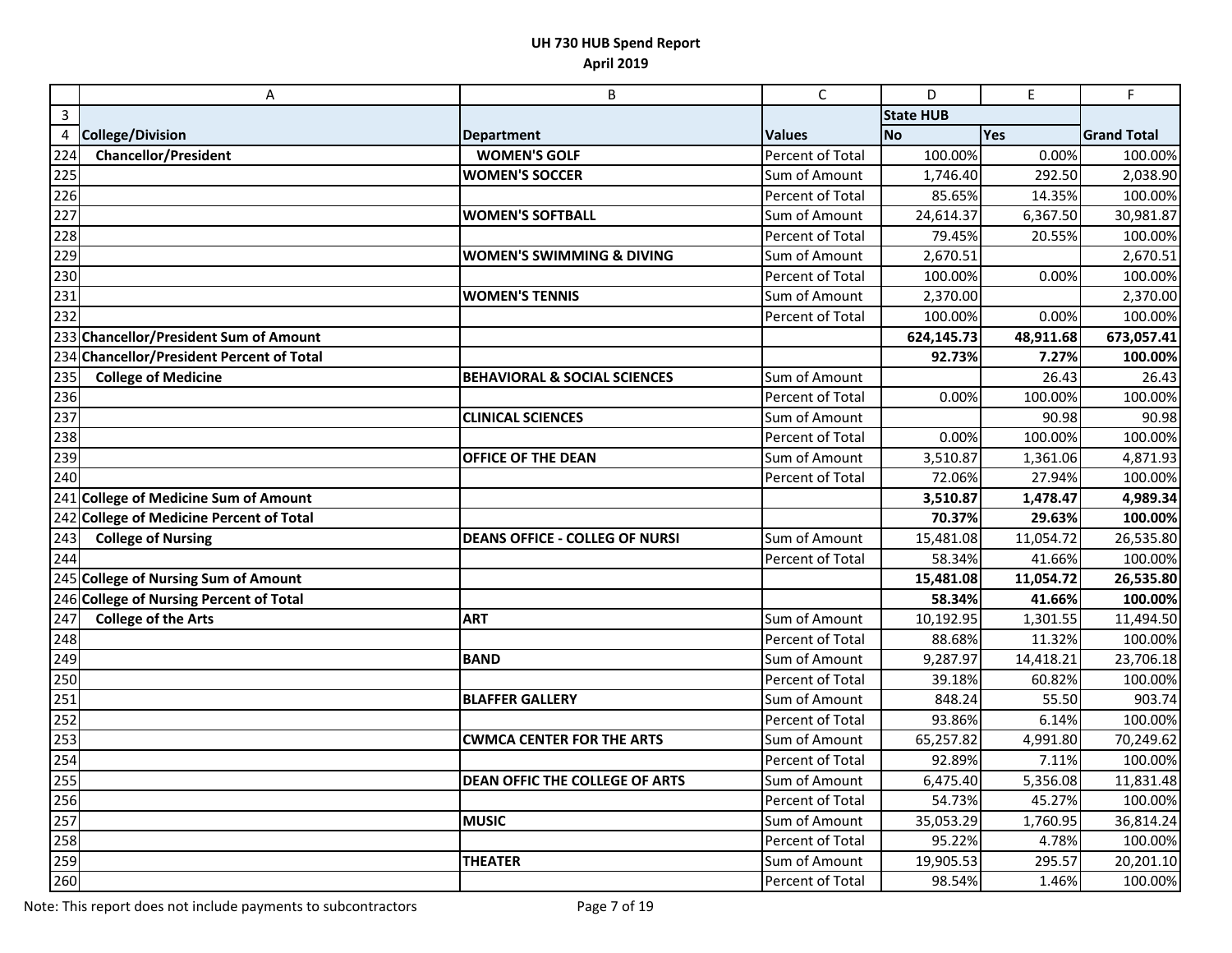|                  | A                                        | B                                         | $\mathsf{C}$            | D                | E         | F                  |
|------------------|------------------------------------------|-------------------------------------------|-------------------------|------------------|-----------|--------------------|
| $\mathsf{3}$     |                                          |                                           |                         | <b>State HUB</b> |           |                    |
|                  | 4 College/Division                       | <b>Department</b>                         | <b>Values</b>           | <b>No</b>        | Yes       | <b>Grand Total</b> |
|                  | 261 College of the Arts Sum of Amount    |                                           |                         | 147,021.20       | 28,179.66 | 175,200.86         |
|                  | 262 College of the Arts Percent of Total |                                           |                         | 83.92%           | 16.08%    | 100.00%            |
| 263              | <b>Education</b>                         | <b>ASIAN AMERICAN STUDIES</b>             | Sum of Amount           | 28,516.30        | 75.30     | 28,591.60          |
| 264              |                                          |                                           | Percent of Total        | 99.74%           | 0.26%     | 100.00%            |
| $\overline{265}$ |                                          | CENTER FOR INFO TECG IN ED.               | Sum of Amount           | 2,218.47         | 4,311.49  | 6,529.96           |
| 266              |                                          |                                           | Percent of Total        | 33.97%           | 66.03%    | 100.00%            |
| 267              |                                          | <b>CHARTER SCHOOL</b>                     | Sum of Amount           | 4,292.42         | 138.75    | 4,431.17           |
| 268              |                                          |                                           | <b>Percent of Total</b> | 96.87%           | 3.13%     | 100.00%            |
| 269              |                                          | <b>CURRICULUM AND INSTRUCTION</b>         | Sum of Amount           | 6,106.78         | 24.61     | 6,131.39           |
| 270              |                                          |                                           | Percent of Total        | 99.60%           | 0.40%     | 100.00%            |
| 271              |                                          | <b>DEAN, EDUCATION</b>                    | Sum of Amount           | 37,879.64        | 1,915.40  | 39,795.04          |
| 272              |                                          |                                           | Percent of Total        | 95.19%           | 4.81%     | 100.00%            |
| 273              |                                          | <b>ED LEADERSHIP &amp; POLICY STUDIES</b> | Sum of Amount           | 10,376.95        | 141.70    | 10,518.65          |
| 274              |                                          |                                           | Percent of Total        | 98.65%           | 1.35%     | 100.00%            |
| 275              |                                          | <b>EDUC EFFECTIVENESS &amp; OUTREACH</b>  | Sum of Amount           | 49.99            |           | 49.99              |
| 276              |                                          |                                           | Percent of Total        | 100.00%          | 0.00%     | 100.00%            |
| 277              |                                          | PSYCH, HLTH & LEARNING SCIENCE            | Sum of Amount           | 6,128.57         | 2,252.56  | 8,381.13           |
| 278              |                                          |                                           | Percent of Total        | 73.12%           | 26.88%    | 100.00%            |
|                  | 279 Education Sum of Amount              |                                           |                         | 95,569.12        | 8,859.81  | 104,428.93         |
|                  | 280 Education Percent of Total           |                                           |                         | 91.52%           | 8.48%     | 100.00%            |
| 281              | Engineering                              | <b>BIOMEDICAL ENGINEERING</b>             | Sum of Amount           | 63,737.20        | 4,384.61  | 68,121.81          |
| 282              |                                          |                                           | Percent of Total        | 93.56%           | 6.44%     | 100.00%            |
| 283              |                                          | <b>CHEMICAL ENGINEERING</b>               | Sum of Amount           | 98,685.61        | 6,554.39  | 105,240.00         |
| 284              |                                          |                                           | Percent of Total        | 93.77%           | 6.23%     | 100.00%            |
| 285              |                                          | <b>CIVIL ENGINEERING</b>                  | Sum of Amount           | 66,019.22        | 1,326.27  | 67,345.49          |
| 286              |                                          |                                           | Percent of Total        | 98.03%           | 1.97%     | 100.00%            |
| 287              |                                          | <b>COMPOSITE ENGR APPLICATIONS CT</b>     | Sum of Amount           | 722.55           | 120.86    | 843.41             |
| 288              |                                          |                                           | Percent of Total        | 85.67%           | 14.33%    | 100.00%            |
| 289              |                                          | <b>CTR FOR INNOVATIVE GROUTING</b>        | Sum of Amount           |                  | 1,349.01  | 1,349.01           |
| 290              |                                          |                                           | Percent of Total        | 0.00%            | 100.00%   | 100.00%            |
| 291              |                                          | <b>DEAN, ENGINEERING</b>                  | Sum of Amount           | 22,247.57        | 8,268.96  | 30,516.53          |
| 292              |                                          |                                           | Percent of Total        | 72.90%           | 27.10%    | 100.00%            |
| 293              |                                          | <b>ELECTRICAL ENGINEERING</b>             | Sum of Amount           | 226,428.07       | 11,196.24 | 237,624.31         |
| 294              |                                          |                                           | Percent of Total        | 95.29%           | 4.71%     | 100.00%            |
| 295              |                                          | <b>ENGr UNDERGRADUATE PROGRAMS</b>        | Sum of Amount           | 3,844.82         | 5,530.52  | 9,375.34           |
| 296              |                                          |                                           | Percent of Total        | 41.01%           | 58.99%    | 100.00%            |
| 297              |                                          | <b>INDUSTRIAL ENGINEERING</b>             | Sum of Amount           | 780.68           | 1,506.19  | 2,286.87           |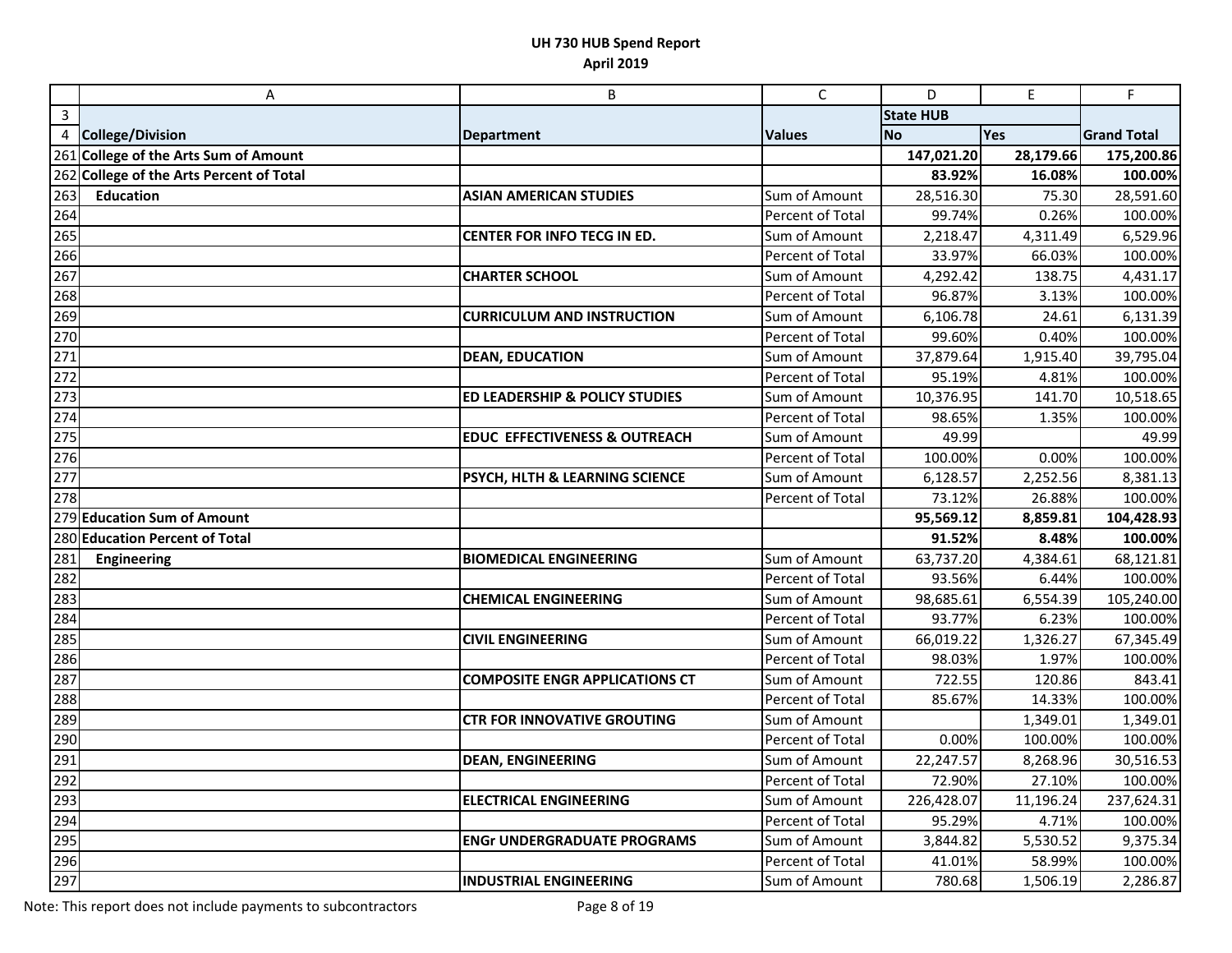|                                     | A                                                    | B                                         | $\mathsf{C}$     | D                | E         | F                  |
|-------------------------------------|------------------------------------------------------|-------------------------------------------|------------------|------------------|-----------|--------------------|
| $\overline{3}$                      |                                                      |                                           |                  | <b>State HUB</b> |           |                    |
| 4                                   | <b>College/Division</b>                              | <b>Department</b>                         | <b>Values</b>    | <b>No</b>        | Yes       | <b>Grand Total</b> |
| 298                                 | <b>Engineering</b>                                   | <b>INDUSTRIAL ENGINEERING</b>             | Percent of Total | 34.14%           | 65.86%    | 100.00%            |
| 299                                 |                                                      | <b>INTEGRATED BIO &amp; NANO SYSTEM</b>   | Sum of Amount    | 3,750.82         |           | 3,750.82           |
| 300                                 |                                                      |                                           | Percent of Total | 100.00%          | 0.00%     | 100.00%            |
| 301                                 |                                                      | <b>MECHANICAL ENGINEERING</b>             | Sum of Amount    | 94,946.60        | 9,207.56  | 104,154.16         |
| 302                                 |                                                      |                                           | Percent of Total | 91.16%           | 8.84%     | 100.00%            |
| 303                                 |                                                      | <b>NAT'L AIRBORNE LASER MAP</b>           | Sum of Amount    | 1,177.10         |           | 1,177.10           |
| 304                                 |                                                      |                                           | Percent of Total | 100.00%          | 0.00%     | 100.00%            |
| 305                                 |                                                      | PETROLEUM ENGINEERING                     | Sum of Amount    | 372,466.48       | 3,184.45  | 375,650.93         |
| 306                                 |                                                      |                                           | Percent of Total | 99.15%           | 0.85%     | 100.00%            |
|                                     | 307 Engineering Sum of Amount                        |                                           |                  | 954,806.72       | 52,629.06 | 1,007,435.78       |
|                                     | 308 Engineering Percent of Total                     |                                           |                  | 94.78%           | 5.22%     | 100.00%            |
| 309                                 | <b>Graduate College of Social Work</b>               | <b>ADMISSIONS</b>                         | Sum of Amount    | 212.35           | 57.60     | 269.95             |
| 310                                 |                                                      |                                           | Percent of Total | 78.66%           | 21.34%    | 100.00%            |
| 311                                 |                                                      | <b>CHILD &amp; FAMILY CENTER</b>          | Sum of Amount    | 10,435.17        | 177.63    | 10,612.80          |
| 312                                 |                                                      |                                           | Percent of Total | 98.33%           | 1.67%     | 100.00%            |
| 313                                 |                                                      | <b>CTR DRUG &amp; SOCIAL POLICY RESRC</b> | Sum of Amount    | 43,049.00        | 366.03    | 43,415.03          |
| $\frac{314}{315}$ $\frac{315}{316}$ |                                                      |                                           | Percent of Total | 99.16%           | 0.84%     | 100.00%            |
|                                     |                                                      | CTR FOR HEALTH EQUITY & EVAL              | Sum of Amount    | 585.78           |           | 585.78             |
|                                     |                                                      |                                           | Percent of Total | 100.00%          | 0.00%     | 100.00%            |
| $\frac{1}{317}$                     |                                                      | <b>DEAN, SOCIAL WORK</b>                  | Sum of Amount    | 20,726.96        | 1,585.34  | 22,312.30          |
| 318                                 |                                                      |                                           | Percent of Total | 92.89%           | 7.11%     | 100.00%            |
| 319                                 |                                                      | <b>GCSW-INFORMATION TECHNOLOGY</b>        | Sum of Amount    | 4,270.80         | 248.90    | 4,519.70           |
| 320                                 |                                                      |                                           | Percent of Total | 94.49%           | 5.51%     | 100.00%            |
| 321<br>322                          |                                                      | LATINA MATERNAL & FAMILY HLTH             | Sum of Amount    | 2,081.90         |           | 2,081.90           |
|                                     |                                                      |                                           | Percent of Total | 100.00%          | 0.00%     | 100.00%            |
| 323                                 |                                                      | <b>OCP</b>                                | Sum of Amount    |                  | 199.62    | 199.62             |
| 324                                 |                                                      |                                           | Percent of Total | 0.00%            | 100.00%   | 100.00%            |
|                                     | 325 Graduate College of Social Work Sum of Amount    |                                           |                  | 81,361.96        | 2,635.12  | 83,997.08          |
|                                     | 326 Graduate College of Social Work Percent of Total |                                           |                  | 96.86%           | 3.14%     | 100.00%            |
| 327                                 | <b>Honors College</b>                                | <b>DEAN, HONORS COLLEGE</b>               | Sum of Amount    | 34,857.10        | 2,048.87  | 36,905.97          |
| 328                                 |                                                      |                                           | Percent of Total | 94.45%           | 5.55%     | 100.00%            |
|                                     | 329 Honors College Sum of Amount                     |                                           |                  | 34,857.10        | 2,048.87  | 36,905.97          |
|                                     | 330 Honors College Percent of Total                  |                                           |                  | 94.45%           | 5.55%     | 100.00%            |
| 331                                 | <b>Hotel and Restaurant Management</b>               | <b>DEAN, HOTEL &amp; RESTAURANT MANAG</b> | Sum of Amount    | 6,473.55         | 955.60    | 7,429.15           |
| 332                                 |                                                      |                                           | Percent of Total | 87.14%           | 12.86%    | 100.00%            |
| 333                                 |                                                      | HOTEL AND RESTAURANT MANAGEMEN            | Sum of Amount    | 159,798.75       | 71,339.28 | 231,138.03         |
| 334                                 |                                                      |                                           | Percent of Total | 69.14%           | 30.86%    | 100.00%            |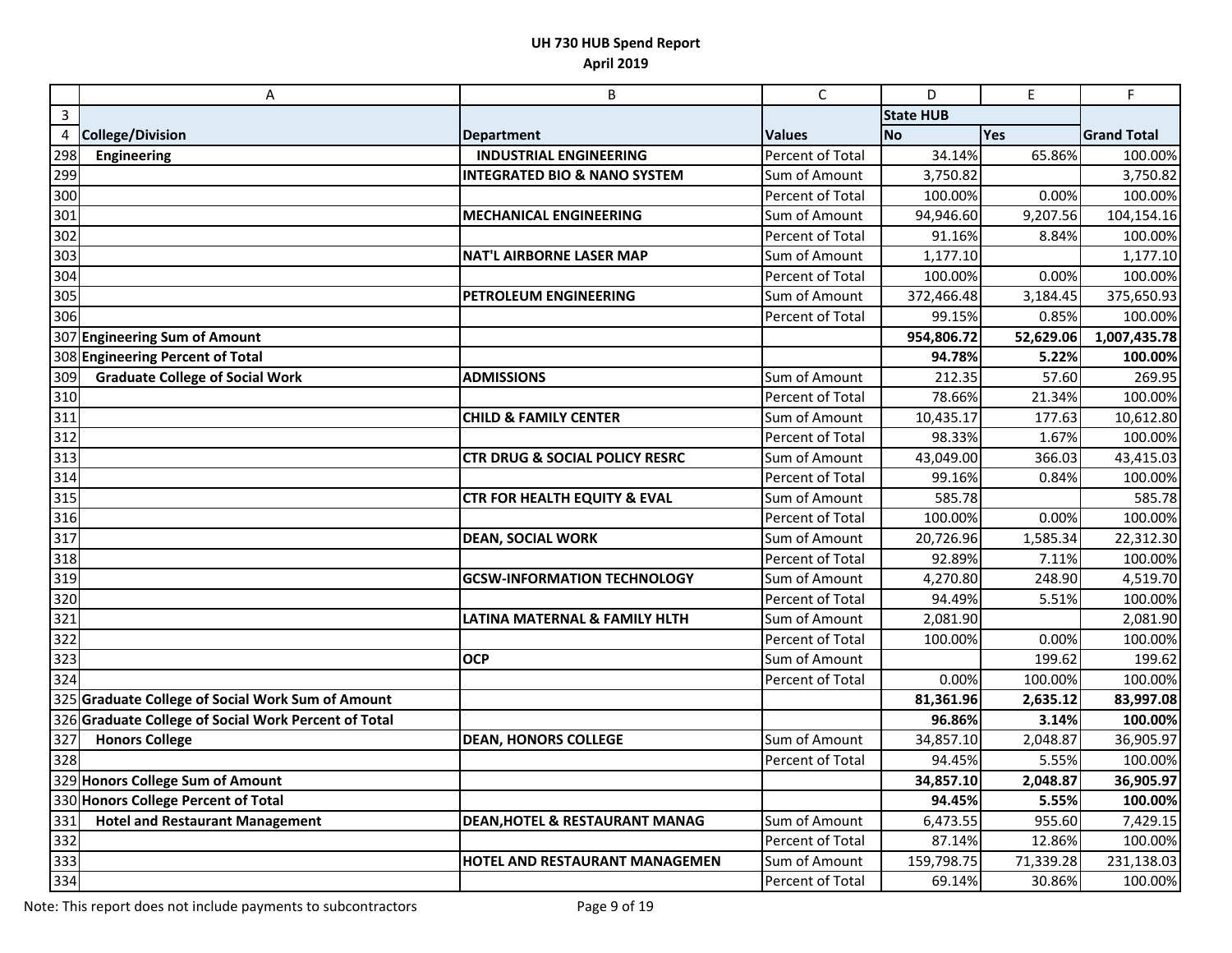|     | Α                                                    |                              |                         |                  |            |                    |
|-----|------------------------------------------------------|------------------------------|-------------------------|------------------|------------|--------------------|
|     |                                                      |                              |                         | <b>State HUB</b> |            |                    |
|     | <b>College/Division</b>                              | Department                   | <b>Values</b>           | <b>INo</b>       | <b>Yes</b> | <b>Grand Total</b> |
|     | 335 Hotel and Restaurant Management Sum of Amount    |                              |                         | 166,272.30       | 72,294.88  | 238,567.18         |
|     | 336 Hotel and Restaurant Management Percent of Total |                              |                         | 69.70%           | 30.30%     | 100.00%            |
| 337 | <b>Law Center</b>                                    | <b>ALUMNI RELATIONS, LAW</b> | Sum of Amount           | 36.02            | 8,266.44   | 8,302.46           |
| 338 |                                                      |                              | <b>Percent of Total</b> | 0.43%            | 99.57%     | 100.00%            |
| 339 |                                                      | <b>ASSOCIATE DEAN, LAW</b>   | Sum of Amount           | 52.78            |            | 52.78              |
| 340 |                                                      |                              | <b>Percent of Total</b> | 100.00%          | 0.00%      | 100.00%            |
| 341 |                                                      | <b>BLAKELEY INSTITUTE</b>    | Sum of Amount           | 152.43           | 146.42     | 298.85             |
| 342 |                                                      |                              | Percent of Total        | 51.01%           | 48.99%     | 100.00%            |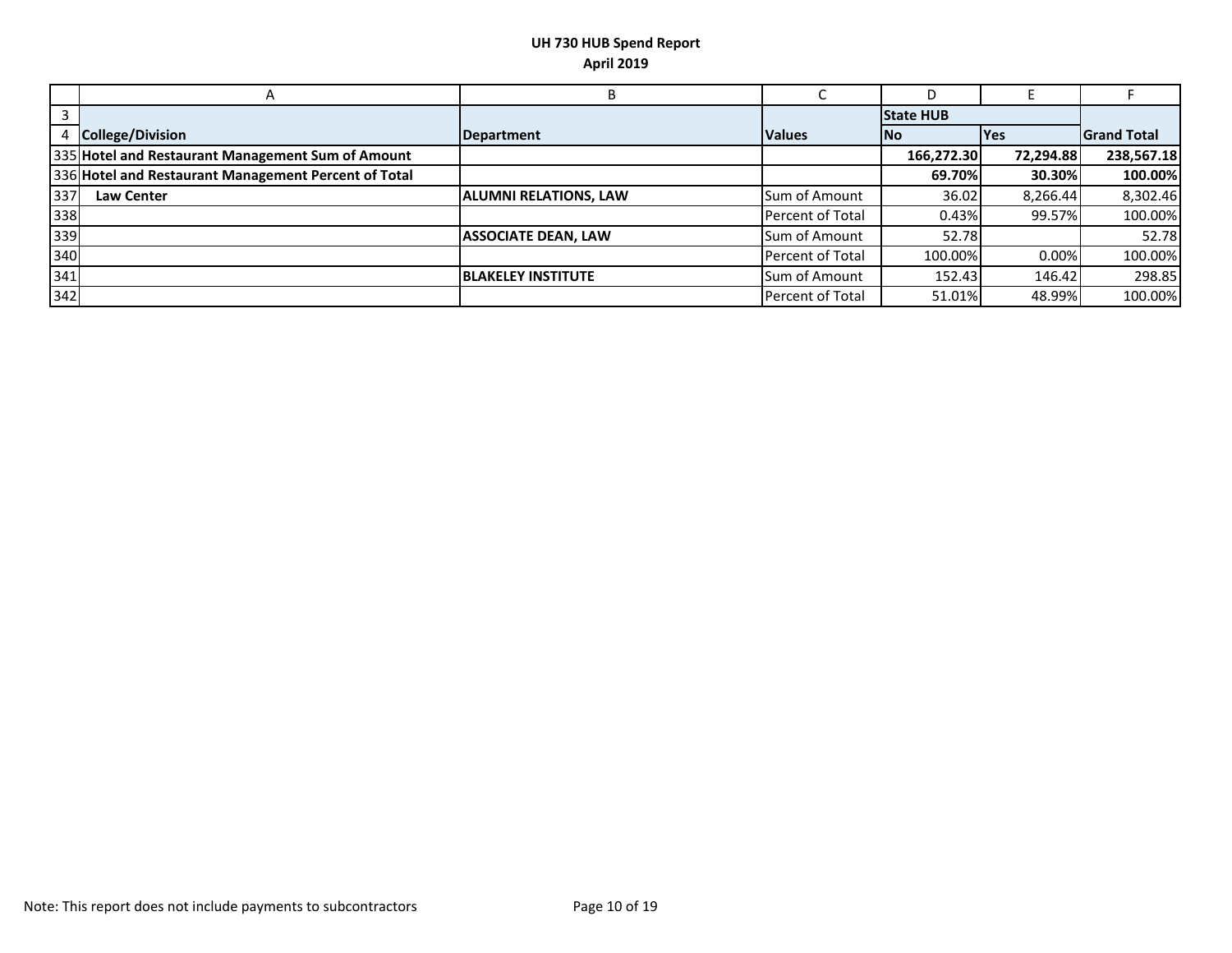|                         | A                                       | B                                        | $\mathsf{C}$     | D                | $\mathsf E$ | F                  |
|-------------------------|-----------------------------------------|------------------------------------------|------------------|------------------|-------------|--------------------|
| $\overline{\mathbf{3}}$ |                                         |                                          |                  | <b>State HUB</b> |             |                    |
| 4                       | <b>College/Division</b>                 | <b>Department</b>                        | <b>Values</b>    | <b>No</b>        | Yes         | <b>Grand Total</b> |
| 343                     | <b>Law Center</b>                       | <b>BUSINESS SERVICES, LAW</b>            | Sum of Amount    | 5,538.78         | 2,410.70    | 7,949.48           |
| 344                     |                                         |                                          | Percent of Total | 69.67%           | 30.33%      | 100.00%            |
| 345                     |                                         | <b>CAREER SERVICES, LAW</b>              | Sum of Amount    | 1,044.73         | 189.93      | 1,234.66           |
| 346                     |                                         |                                          | Percent of Total | 84.62%           | 15.38%      | 100.00%            |
| 347                     |                                         | <b>CENTER PROGRAMS, LAW</b>              | Sum of Amount    | 2,333.39         |             | 2,333.39           |
| 348                     |                                         |                                          | Percent of Total | 100.00%          | 0.00%       | 100.00%            |
| 349                     |                                         | <b>DEAN, LAW</b>                         | Sum of Amount    | 3,386.22         | 7,081.78    | 10,468.00          |
| 350                     |                                         |                                          | Percent of Total | 32.35%           | 67.65%      | 100.00%            |
| 351                     |                                         | <b>FACILITIES, LAW</b>                   | Sum of Amount    | 2,795.30         | 3,841.29    | 6,636.59           |
| 352                     |                                         |                                          | Percent of Total | 42.12%           | 57.88%      | 100.00%            |
| 353                     |                                         | <b>FACULTY SUPPORT LAW</b>               | Sum of Amount    | 10,558.79        | 4,878.92    | 15,437.71          |
| 354                     |                                         |                                          | Percent of Total | 68.40%           | 31.60%      | 100.00%            |
| 355                     |                                         | <b>HEALTH LAW &amp; POLICY INSTITUTE</b> | Sum of Amount    | 1,663.62         | 546.34      | 2,209.96           |
| 356                     |                                         |                                          | Percent of Total | 75.28%           | 24.72%      | 100.00%            |
| 357                     |                                         | <b>IHELG</b>                             | Sum of Amount    | 7.60             | 216.05      | 223.65             |
| 358                     |                                         |                                          | Percent of Total | 3.40%            | 96.60%      | 100.00%            |
| 359                     |                                         | <b>INNOCENCE PROGRAM</b>                 | Sum of Amount    | 79.50            | 14.70       | 94.20              |
| 360                     |                                         |                                          | Percent of Total | 84.39%           | 15.61%      | 100.00%            |
| 361                     |                                         | <b>LAW FOUNDATION</b>                    | Sum of Amount    | 11.30            |             | 11.30              |
| 362                     |                                         |                                          | Percent of Total | 100.00%          | 0.00%       | 100.00%            |
| 363                     |                                         | <b>LAW INFORMATION TECHNOLOGY</b>        | Sum of Amount    | 5,375.80         | 13,431.51   | 18,807.31          |
| 364                     |                                         |                                          | Percent of Total | 28.58%           | 71.42%      | 100.00%            |
| 365                     |                                         | <b>LAW LIBRARY</b>                       | Sum of Amount    | 31,276.55        | 805.47      | 32,082.02          |
| 366                     |                                         |                                          | Percent of Total | 97.49%           | 2.51%       | 100.00%            |
| 367                     |                                         | LEGAL AID CLINIC, LAW                    | Sum of Amount    | 501.88           | 267.81      | 769.69             |
| 368                     |                                         |                                          | Percent of Total | 65.21%           | 34.79%      | 100.00%            |
| 369                     |                                         | <b>LEGAL RESEARCH &amp; WRITING, LAW</b> | Sum of Amount    |                  | 275.24      | 275.24             |
| 370                     |                                         |                                          | Percent of Total | 0.00%            | 100.00%     | 100.00%            |
| 371                     |                                         | PUBLIC RELS & MARKETING, LAW             | Sum of Amount    | 7,860.98         | 33.14       | 7,894.12           |
| 372                     |                                         |                                          | Percent of Total | 99.58%           | 0.42%       | 100.00%            |
| 373                     |                                         | STUDENT ORGANIZATION, LAW                | Sum of Amount    | 6,795.41         |             | 6,795.41           |
| 374                     |                                         |                                          | Percent of Total | 100.00%          | 0.00%       | 100.00%            |
| 375                     |                                         | <b>STUDENT SERVICES, LAW</b>             | Sum of Amount    | 12,548.23        | 2,633.23    | 15,181.46          |
| 376                     |                                         |                                          | Percent of Total | 82.65%           | 17.35%      | 100.00%            |
|                         | 377 Law Center Sum of Amount            |                                          |                  | 92,019.31        | 45,038.97   | 137,058.28         |
|                         | 378 Law Center Percent of Total         |                                          |                  | 67.14%           | 32.86%      | 100.00%            |
| 379                     | <b>Liberal Arts and Social Sciences</b> | <b>AEROSPACE STUDIES</b>                 | Sum of Amount    | 396.12           | $-9.54$     | 386.58             |

Note: This report does not include payments to subcontractors Page 11 of 19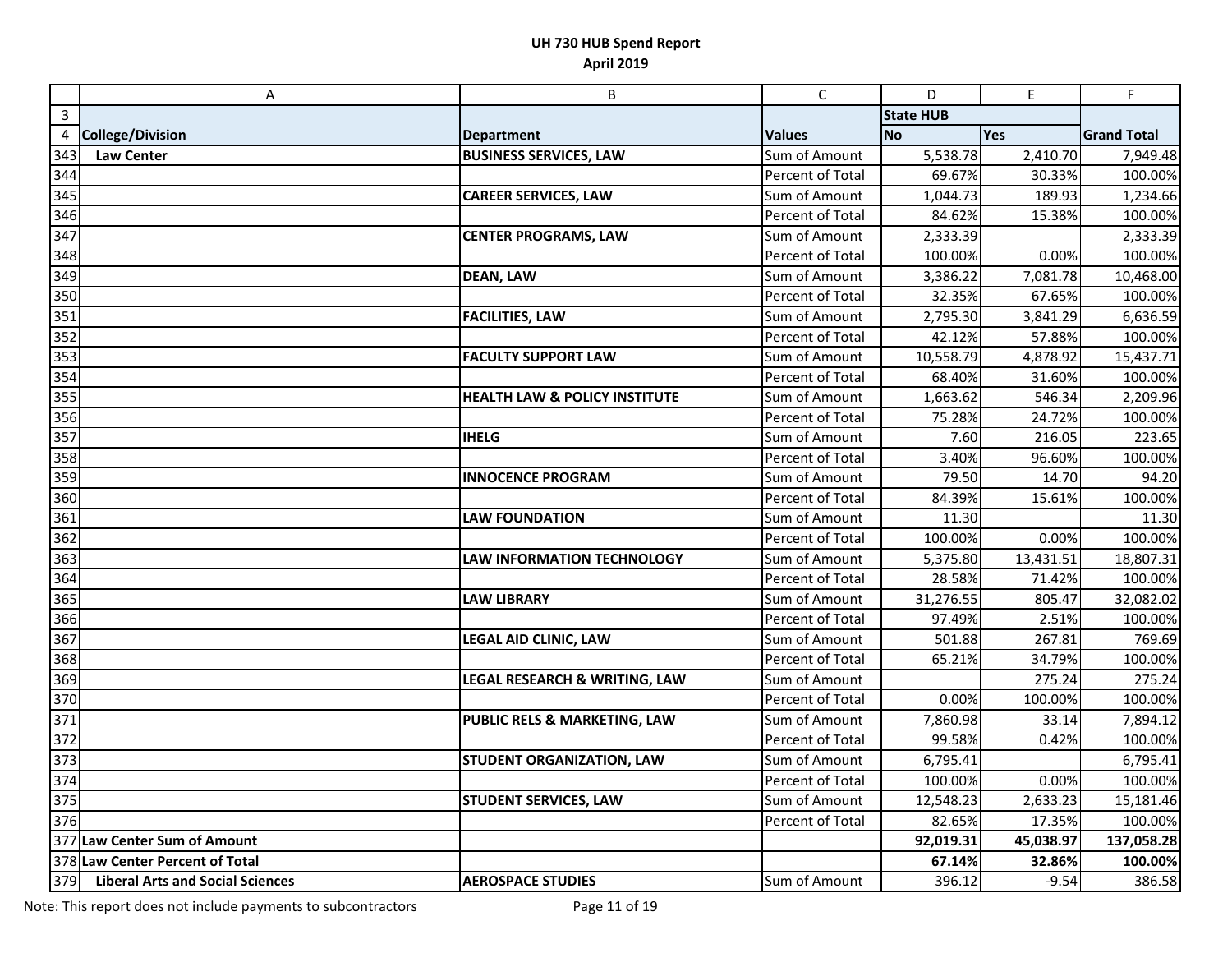|     |                                         |                                 |                         | <b>State HUB</b> |             |                     |
|-----|-----------------------------------------|---------------------------------|-------------------------|------------------|-------------|---------------------|
|     | 4 College/Division                      | <b>IDepartment</b>              | <b>Values</b>           | <b>INo</b>       | <b>IYes</b> | <b>IGrand Total</b> |
| 380 | <b>Liberal Arts and Social Sciences</b> | <b>AEROSPACE STUDIES</b>        | <b>Percent of Total</b> | 102.47%          | $-2.47\%$   | 100.00%             |
| 381 |                                         | <b>AFRICAN-AMERICAN STUDIES</b> | <b>Sum of Amount</b>    | 196.20           |             | 196.20              |
| 382 |                                         |                                 | <b>Percent of Total</b> | 100.00%          | $0.00\%$    | 100.00%             |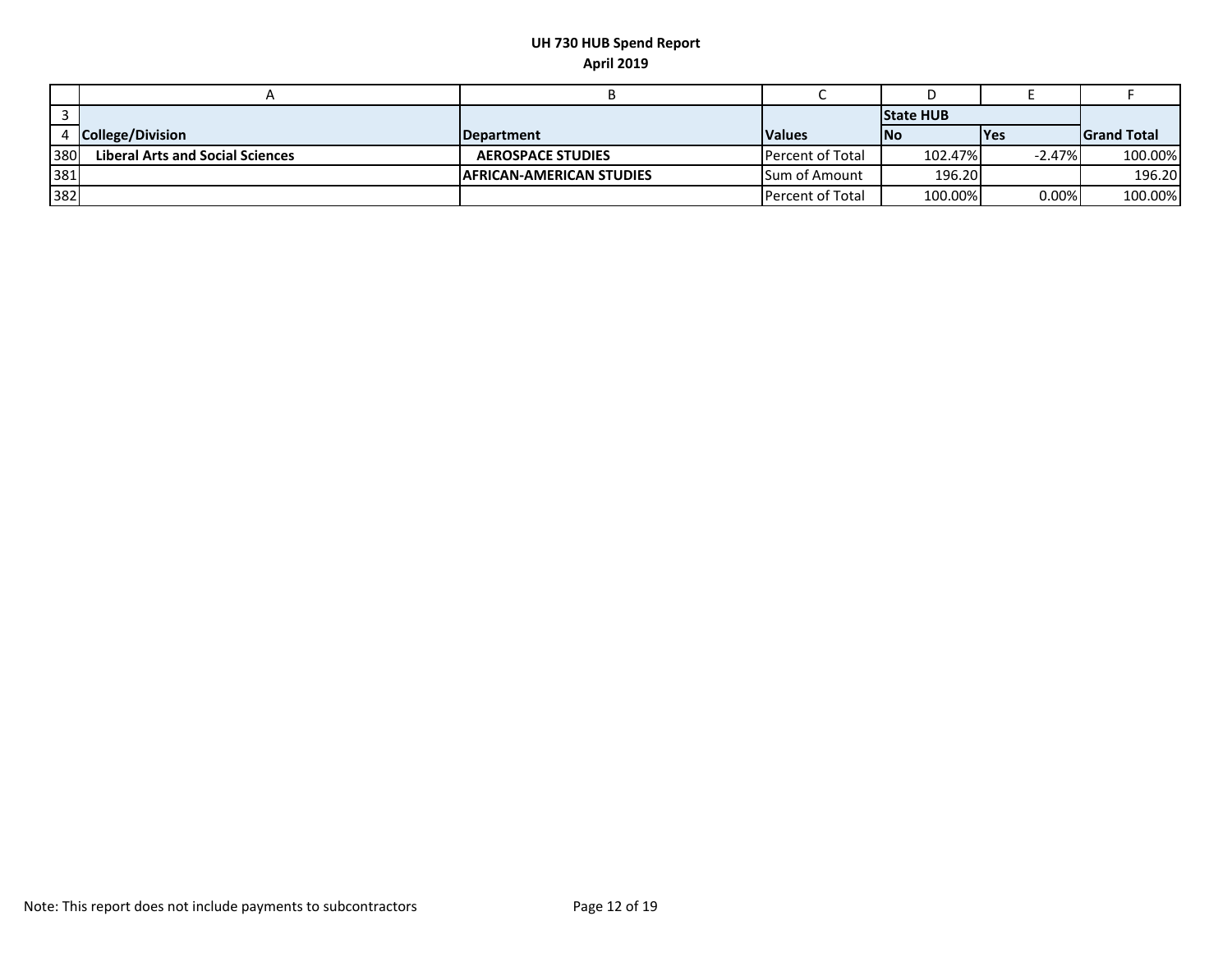|                  | A                                                  | B                                       | $\mathsf{C}$     | D                | E         | F                  |
|------------------|----------------------------------------------------|-----------------------------------------|------------------|------------------|-----------|--------------------|
| $\mathbf{3}$     |                                                    |                                         |                  | <b>State HUB</b> |           |                    |
| 4                | <b>College/Division</b>                            | <b>Department</b>                       | <b>Values</b>    | <b>No</b>        | Yes       | <b>Grand Total</b> |
| 383              | <b>Liberal Arts and Social Sciences</b>            | <b>ARTE PUBLICO</b>                     | Sum of Amount    | 20,866.75        | 303.04    | 21,169.79          |
| 384              |                                                    |                                         | Percent of Total | 98.57%           | 1.43%     | 100.00%            |
| 385              |                                                    | <b>CENTER FOR PUBLIC HISTORY</b>        | Sum of Amount    | 500.00           | 2,119.29  | 2,619.29           |
| 386              |                                                    |                                         | Percent of Total | 19.09%           | 80.91%    | 100.00%            |
| $\overline{3}87$ |                                                    | <b>COMMUNICATION</b>                    | Sum of Amount    | 19,642.88        | 2,274.19  | 21,917.07          |
| 388              |                                                    |                                         | Percent of Total | 89.62%           | 10.38%    | 100.00%            |
| 389              |                                                    | <b>COMMUNICATIONS DISORDERS</b>         | Sum of Amount    | 51,848.18        |           | 51,848.18          |
| 390              |                                                    |                                         | Percent of Total | 100.00%          | 0.00%     | 100.00%            |
| 391              |                                                    | <b>COMPARATIVE CULTURAL STUDIES</b>     | Sum of Amount    | 439.50           | 1,093.28  | 1,532.78           |
| 392              |                                                    |                                         | Percent of Total | 28.67%           | 71.33%    | 100.00%            |
| 393              |                                                    | <b>DEAN, LIBERAL ARTS &amp; SOC SCI</b> | Sum of Amount    | 15,726.14        | 5,989.51  | 21,715.65          |
| $\overline{3}94$ |                                                    |                                         | Percent of Total | 72.42%           | 27.58%    | 100.00%            |
| 395              |                                                    | <b>ECONOMICS</b>                        | Sum of Amount    | 548.30           | 2,048.89  | 2,597.19           |
| 396              |                                                    |                                         | Percent of Total | 21.11%           | 78.89%    | 100.00%            |
| 397              |                                                    | <b>ENGLISH</b>                          | Sum of Amount    | 7,218.27         | 28,701.22 | 35,919.49          |
| 398              |                                                    |                                         | Percent of Total | 20.10%           | 79.90%    | 100.00%            |
| 399              |                                                    | <b>HEALTH AND HUMAN PERFORMANCE</b>     | Sum of Amount    | 49,725.33        | 298.71    | 50,024.04          |
| 400              |                                                    |                                         | Percent of Total | 99.40%           | 0.60%     | 100.00%            |
| 401              |                                                    | <b>HISPANIC STUDIES</b>                 | Sum of Amount    | 9,421.32         | 760.29    | 10,181.61          |
| 402              |                                                    |                                         | Percent of Total | 92.53%           | 7.47%     | 100.00%            |
| 403              |                                                    | <b>HISTORY</b>                          | Sum of Amount    | 2,867.66         | 1,076.62  | 3,944.28           |
| 404              |                                                    |                                         | Percent of Total | 72.70%           | 27.30%    | 100.00%            |
| 405              |                                                    | <b>MEXICAN-AMERICAN STUDIES</b>         | Sum of Amount    | 44,991.63        | 1,658.89  | 46,650.52          |
| 406              |                                                    |                                         | Percent of Total | 96.44%           | 3.56%     | 100.00%            |
| 407              |                                                    | <b>MILITARY SCIENCE</b>                 | Sum of Amount    | 267.67           |           | 267.67             |
| 408              |                                                    |                                         | Percent of Total | 100.00%          | 0.00%     | 100.00%            |
| 409              |                                                    | <b>MODERN AND CLASSICAL LANGUAGES</b>   | Sum of Amount    | 3,636.48         | 65.00     | 3,701.48           |
| 410              |                                                    |                                         | Percent of Total | 98.24%           | 1.76%     | 100.00%            |
| 411              |                                                    | POLITICAL SCIENCE                       | Sum of Amount    | 2,268.28         | 2,048.81  | 4,317.09           |
| 412              |                                                    |                                         | Percent of Total | 52.54%           | 47.46%    | 100.00%            |
| 413              |                                                    | <b>PSYCHOLOGY</b>                       | Sum of Amount    | 72,049.69        | 1,185.47  | 73,235.16          |
| 414              |                                                    |                                         | Percent of Total | 98.38%           | 1.62%     | 100.00%            |
| 415              |                                                    | <b>SOCIOLOGY</b>                        | Sum of Amount    | 870.93           | 76.19     | 947.12             |
| 416              |                                                    |                                         | Percent of Total | 91.96%           | 8.04%     | 100.00%            |
| 417              |                                                    | <b>WOMEN'S STUDIES PROGRAM</b>          | Sum of Amount    | 1,346.70         | 527.87    | 1,874.57           |
| 418              |                                                    |                                         | Percent of Total | 71.84%           | 28.16%    | 100.00%            |
|                  | 419 Liberal Arts and Social Sciences Sum of Amount |                                         |                  | 304,828.03       | 50,217.73 | 355,045.76         |

Note: This report does not include payments to subcontractors Page 13 of 19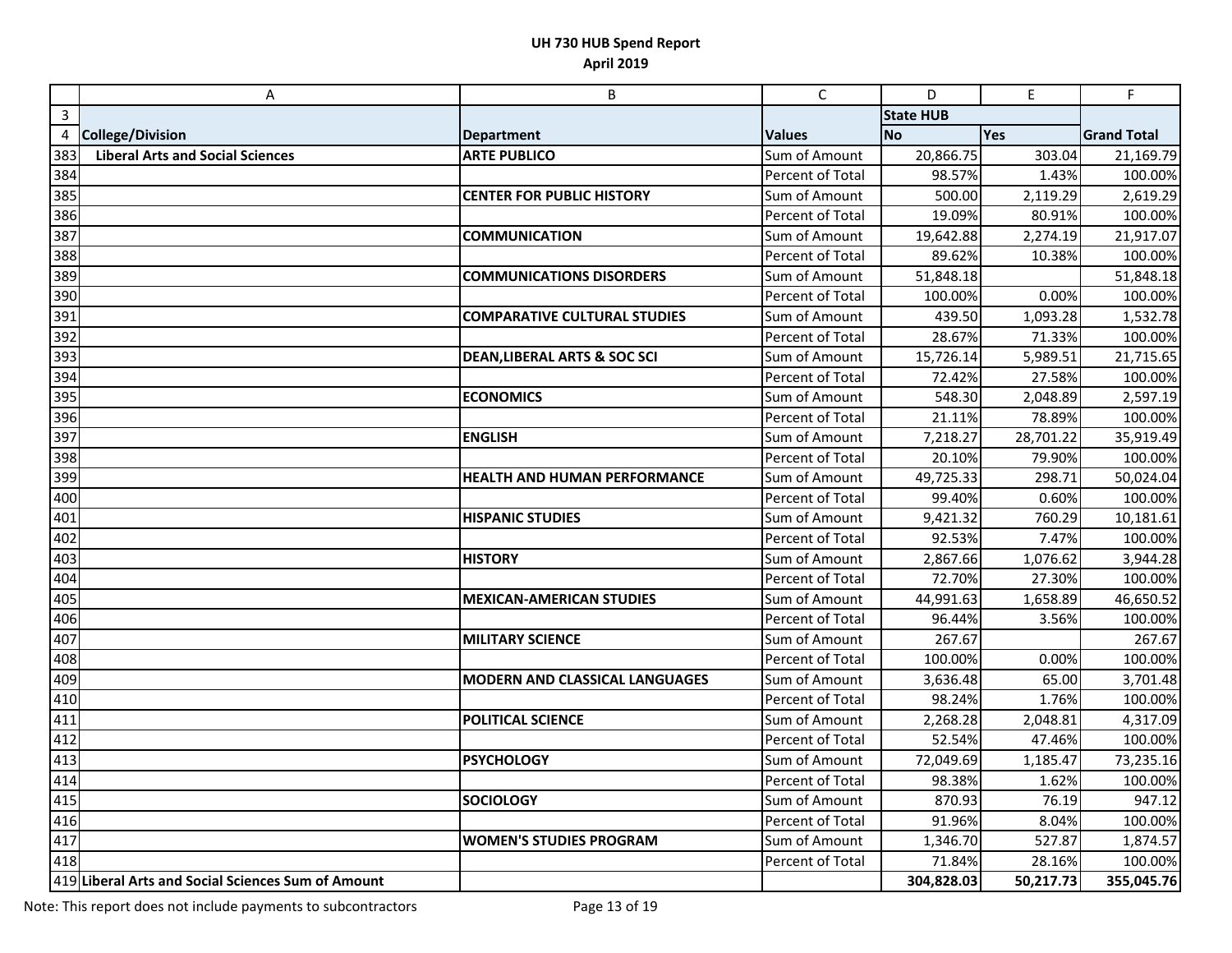|                         | Α                                                     | B                                        | $\mathsf C$      | D                | E          | F                  |
|-------------------------|-------------------------------------------------------|------------------------------------------|------------------|------------------|------------|--------------------|
| $\overline{\mathbf{3}}$ |                                                       |                                          |                  | <b>State HUB</b> |            |                    |
| 4                       | <b>College/Division</b>                               | <b>Department</b>                        | <b>Values</b>    | <b>No</b>        | Yes        | <b>Grand Total</b> |
|                         | 420 Liberal Arts and Social Sciences Percent of Total |                                          |                  | 85.86%           | 14.14%     | 100.00%            |
| 421                     | Library                                               | <b>UNIVERSITY LIBRARIES</b>              | Sum of Amount    | 265,942.86       | 54,432.44  | 320,375.30         |
| 422                     |                                                       |                                          | Percent of Total | 83.01%           | 16.99%     | 100.00%            |
|                         | 423 Library Sum of Amount                             |                                          |                  | 265,942.86       | 54,432.44  | 320,375.30         |
|                         | 424 Library Percent of Total                          |                                          |                  | 83.01%           | 16.99%     | 100.00%            |
| 425                     | <b>Natural Science and Mathematics</b>                | <b>BIOLOGY &amp; BIOCHEMISTRY</b>        | Sum of Amount    | 169,221.11       | 4,062.14   | 173,283.25         |
| $\overline{426}$        |                                                       |                                          | Percent of Total | 97.66%           | 2.34%      | 100.00%            |
| 427                     |                                                       | <b>CHEMISTRY</b>                         | Sum of Amount    | 137,632.63       | 10,943.95  | 148,576.58         |
| 428                     |                                                       |                                          | Percent of Total | 92.63%           | 7.37%      | 100.00%            |
| 429                     |                                                       | <b>COMPUTER SCIENCE</b>                  | Sum of Amount    | 13,011.53        | 1,218.08   | 14,229.61          |
| 430                     |                                                       |                                          | Percent of Total | 91.44%           | 8.56%      | 100.00%            |
| 431                     |                                                       | <b>CTR FOR NUCLEAR REC&amp;CELL SIGN</b> | Sum of Amount    | 57,135.37        | 52.33      | 57,187.70          |
| 432                     |                                                       |                                          | Percent of Total | 99.91%           | 0.09%      | 100.00%            |
| $\overline{433}$        |                                                       | <b>DEAN, NATURAL SCIENCE &amp; MATHE</b> | Sum of Amount    | 52,137.49        | 3,707.93   | 55,845.42          |
| 434                     |                                                       |                                          | Percent of Total | 93.36%           | 6.64%      | 100.00%            |
| 435                     |                                                       | <b>EARTH &amp; ATMOSPHERIC SCIENCES</b>  | Sum of Amount    | 112,652.58       | 325,044.74 | 437,697.32         |
| 436                     |                                                       |                                          | Percent of Total | 25.74%           | 74.26%     | 100.00%            |
| 437                     |                                                       | <b>HOUSTON COASTAL CENTER</b>            | Sum of Amount    | $-13.18$         |            | $-13.18$           |
| 438                     |                                                       |                                          | Percent of Total | 100.00%          | 0.00%      | 100.00%            |
| 439                     |                                                       | <b>INSTITUTE FOR CLIMATE/ATMO SCI</b>    | Sum of Amount    | 179.98           | 585.43     | 765.41             |
| 440                     |                                                       |                                          | Percent of Total | 23.51%           | 76.49%     | 100.00%            |
| 441                     |                                                       | <b>MATHEMATICS</b>                       | Sum of Amount    | 11,062.13        | 13,756.55  | 24,818.68          |
| 442                     |                                                       |                                          | Percent of Total | 44.57%           | 55.43%     | 100.00%            |
| 443                     |                                                       | <b>PHYSICS</b>                           | Sum of Amount    | 35,039.83        | 967.67     | 36,007.50          |
| 444                     |                                                       |                                          | Percent of Total | 97.31%           | 2.69%      | 100.00%            |
|                         | 445 Natural Science and Mathematics Sum of Amount     |                                          |                  | 588,059.47       | 360,338.82 | 948,398.29         |
|                         | 446 Natural Science and Mathematics Percent of Total  |                                          |                  | 62.01%           | 37.99%     | 100.00%            |
| 447                     | Optometry                                             | <b>DEAN, OPTOMETRY</b>                   | Sum of Amount    | 20,895.50        | 4,322.41   | 25,217.91          |
| 448                     |                                                       |                                          | Percent of Total | 82.86%           | 17.14%     | 100.00%            |
| 449<br>450              |                                                       | <b>OPT VISION SCIENCES</b>               | Sum of Amount    | 26,645.37        | 5,416.85   | 32,062.22          |
|                         |                                                       |                                          | Percent of Total | 83.11%           | 16.89%     | 100.00%            |
| $\frac{1}{451}$         |                                                       | <b>OPTOMETRY CLINIC</b>                  | Sum of Amount    | 409,414.30       | 3,759.55   | 413,173.85         |
| 452                     |                                                       |                                          | Percent of Total | 99.09%           | 0.91%      | 100.00%            |
|                         | 453 Optometry Sum of Amount                           |                                          |                  | 456,955.17       | 13,498.81  | 470,453.98         |
|                         | 454 Optometry Percent of Total                        |                                          |                  | 97.13%           | 2.87%      | 100.00%            |
| 455                     | Pharmacy                                              | <b>DEAN, PHARMACY</b>                    | Sum of Amount    | 532,307.13       | 7,156.29   | 539,463.42         |
| 456                     |                                                       |                                          | Percent of Total | 98.67%           | 1.33%      | 100.00%            |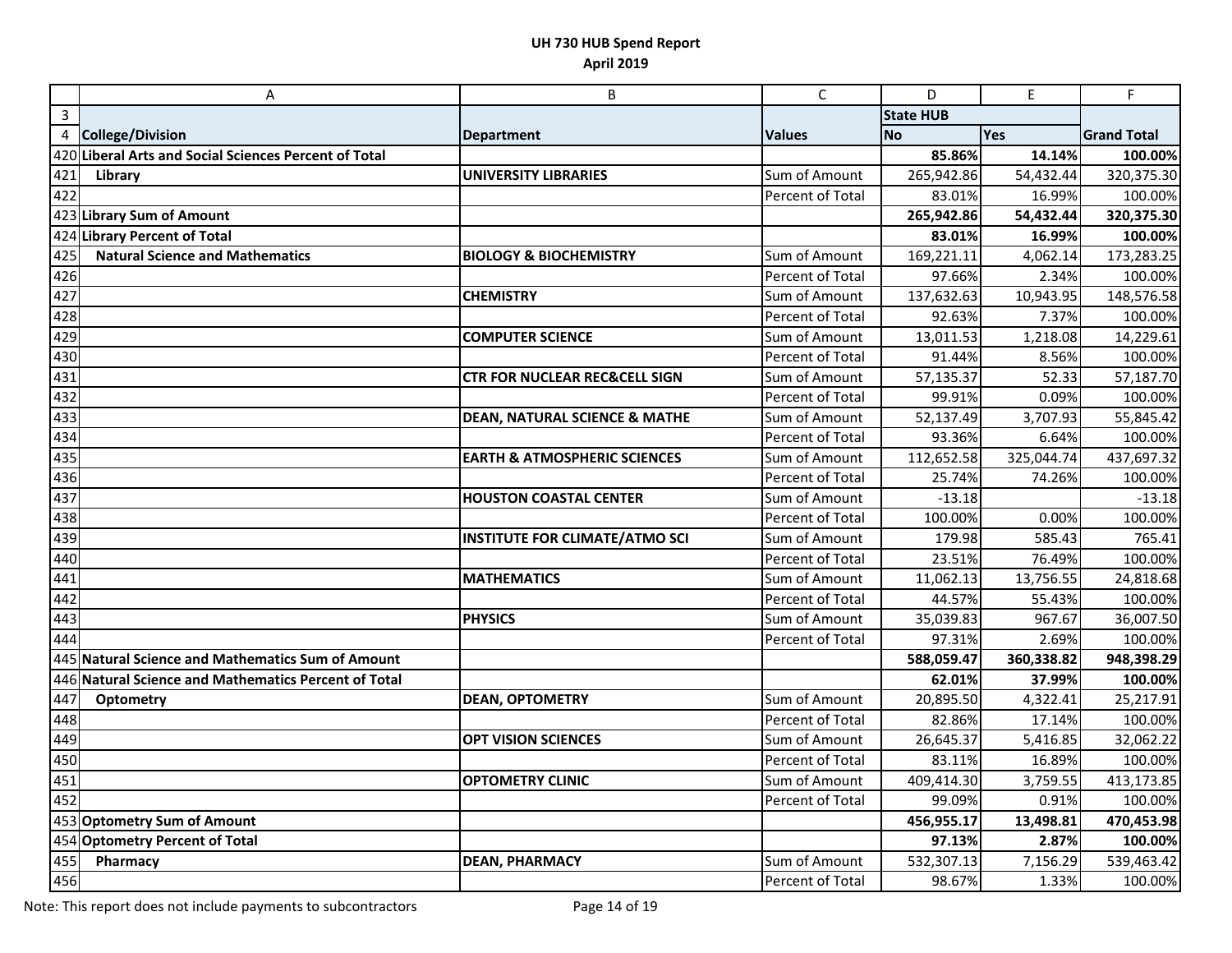|                         | A                             | B                                         | $\mathsf{C}$     | D                | E         | F                  |
|-------------------------|-------------------------------|-------------------------------------------|------------------|------------------|-----------|--------------------|
| $\overline{\mathbf{3}}$ |                               |                                           |                  | <b>State HUB</b> |           |                    |
| 4                       | <b>College/Division</b>       | <b>Department</b>                         | <b>Values</b>    | <b>No</b>        | Yes       | <b>Grand Total</b> |
| 457                     | Pharmacy                      | <b>EXPERIENTIAL PROGRAMS</b>              | Sum of Amount    | 12,221.46        | 54.99     | 12,276.45          |
| 458                     |                               |                                           | Percent of Total | 99.55%           | 0.45%     | 100.00%            |
| 459                     |                               | <b>INSTITUTE FOR DRUG EDUCATION</b>       | Sum of Amount    | 457.16           |           | 457.16             |
| 460                     |                               |                                           | Percent of Total | 100.00%          | 0.00%     | 100.00%            |
| 461                     |                               | PHAR HEALTH OUTCOMES & POLICY             | Sum of Amount    | 7,804.80         | 14,563.89 | 22,368.69          |
| 462                     |                               |                                           | Percent of Total | 34.89%           | 65.11%    | 100.00%            |
| 463                     |                               | <b>PHARM PRAC &amp; TRANS RESEARCH</b>    | Sum of Amount    | 27,914.41        | 5,034.43  | 32,948.84          |
| 464                     |                               |                                           | Percent of Total | 84.72%           | 15.28%    | 100.00%            |
| 465                     |                               | PHARMACOLOGICAL & PHARMACEUTIC            | Sum of Amount    | 483,073.27       | 6,413.95  | 489,487.22         |
| 466                     |                               |                                           | Percent of Total | 98.69%           | 1.31%     | 100.00%            |
| 467                     |                               | <b>STUDENT SERVICES PHARMACY</b>          | Sum of Amount    | 443.97           | 1,755.03  | 2,199.00           |
| 468                     |                               |                                           | Percent of Total | 20.19%           | 79.81%    | 100.00%            |
|                         | 469 Pharmacy Sum of Amount    |                                           |                  | 1,064,222.20     | 34,978.58 | 1,099,200.78       |
|                         | 470 Pharmacy Percent of Total |                                           |                  | 96.82%           | 3.18%     | 100.00%            |
| 471                     | Research                      | AMI: ADV MANUFACTURING INSTITU            | Sum of Amount    | 7,606.00         |           | 7,606.00           |
| 472                     |                               |                                           | Percent of Total | 100.00%          | 0.00%     | 100.00%            |
| 473                     |                               | <b>ANIMAL CARE OPERATIONS</b>             | Sum of Amount    | 37,287.55        | 3,358.63  | 40,646.18          |
| 474                     |                               |                                           | Percent of Total | 91.74%           | 8.26%     | 100.00%            |
| 475                     |                               | <b>BUSINESS OPERATIONS</b>                | Sum of Amount    | 17.98            | 1,446.64  | 1,464.62           |
| 476                     |                               |                                           | Percent of Total | 1.23%            | 98.77%    | 100.00%            |
| 477                     |                               | <b>CENTER FOR INNOVA/PARTNERSHIPS</b>     | Sum of Amount    | 816.56           |           | 816.56             |
| 478                     |                               |                                           | Percent of Total | 100.00%          | 0.00%     | 100.00%            |
| 479                     |                               | <b>CTR FOR ADV COMPUTI &amp; DATA SYS</b> | Sum of Amount    | 5,555.57         | 541.20    | 6,096.77           |
| 480                     |                               |                                           | Percent of Total | 91.12%           | 8.88%     | 100.00%            |
| 481                     |                               | DATA ASSESSMENT & IT DOR                  | Sum of Amount    | 122.42           | 6,230.16  | 6,352.58           |
| 482                     |                               |                                           | Percent of Total | 1.93%            | 98.07%    | 100.00%            |
| 483                     |                               | <b>DOR COMMUNICATIONS</b>                 | Sum of Amount    |                  | 6,990.00  | 6,990.00           |
| 484                     |                               |                                           | Percent of Total | 0.00%            | 100.00%   | 100.00%            |
| 485                     |                               | <b>ENVIRONMENT HEALTH &amp; LIFE SAFE</b> | Sum of Amount    | 24,979.96        |           | 24,979.96          |
| 486                     |                               |                                           | Percent of Total | 100.00%          | 0.00%     | 100.00%            |
| 487                     |                               | <b>GRANTS AND CONTRACTS</b>               | Sum of Amount    | 2,100.99         | 7,498.41  | 9,599.40           |
| 488                     |                               |                                           | Percent of Total | 21.89%           | 78.11%    | 100.00%            |
| 489                     |                               | HEALTH RESEARCH INSTITUTE                 | Sum of Amount    | 553.00           | 237.30    | 790.30             |
| 490                     |                               |                                           | Percent of Total | 69.97%           | 30.03%    | 100.00%            |
| 491                     |                               | <b>HPE - DATA SCIENCE CENTER</b>          | Sum of Amount    | 103.23           |           | 103.23             |
| 492                     |                               |                                           | Percent of Total | 100.00%          | 0.00%     | 100.00%            |
| 493                     |                               | OFFICE OF INTELL PROPERTY MGMT            | Sum of Amount    | 217,780.18       | 2,002.58  | 219,782.76         |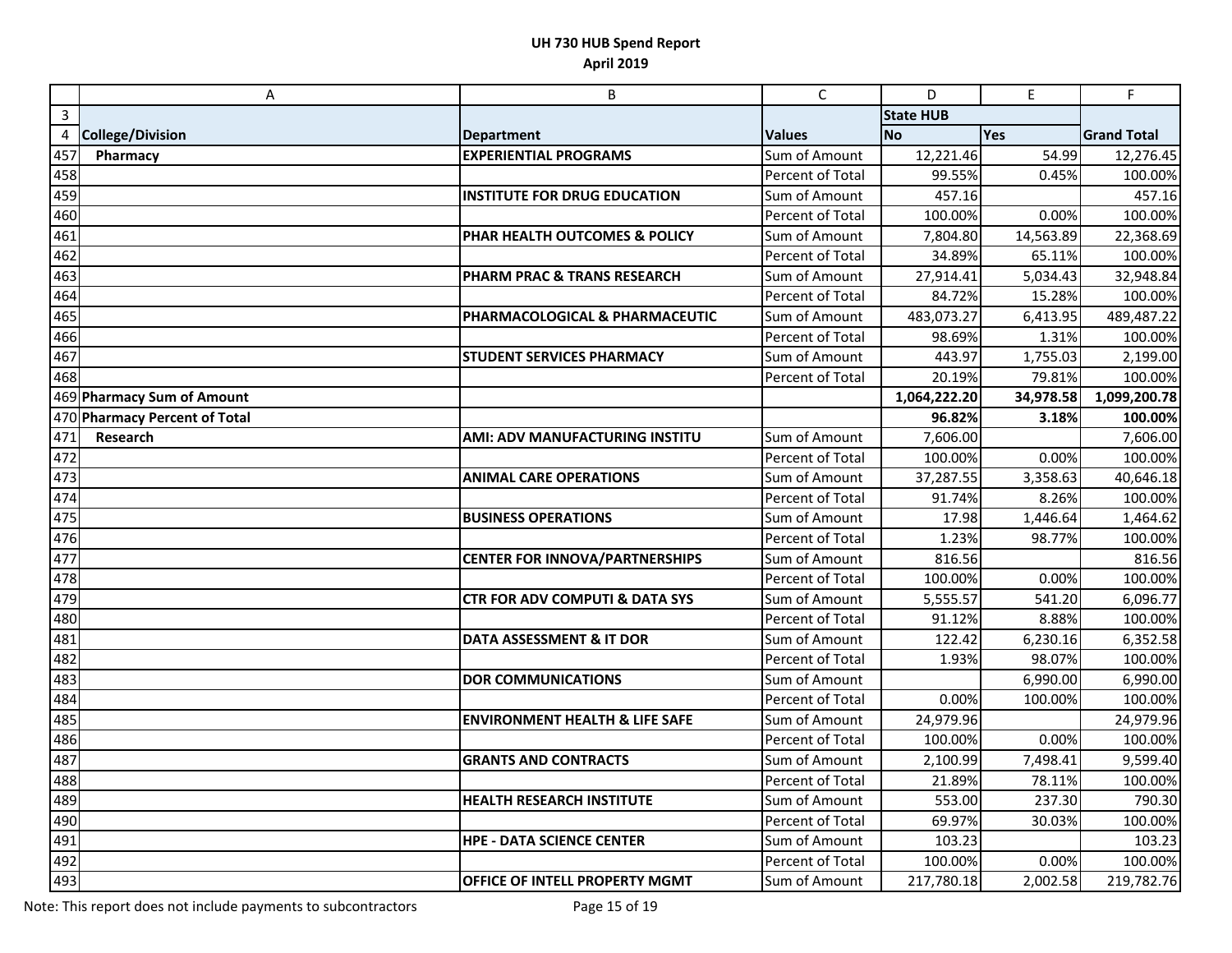|              | A                             | B                                         | $\mathsf C$      | D                | $\mathsf E$ | F                  |
|--------------|-------------------------------|-------------------------------------------|------------------|------------------|-------------|--------------------|
| $\mathbf{3}$ |                               |                                           |                  | <b>State HUB</b> |             |                    |
| 4            | <b>College/Division</b>       | <b>Department</b>                         | <b>Values</b>    | <b>No</b>        | Yes         | <b>Grand Total</b> |
| 494          | Research                      | OFFICE OF INTELL PROPERTY MGMT            | Percent of Total | 99.09%           | 0.91%       | 100.00%            |
| 495          |                               | <b>RESEARCH</b>                           | Sum of Amount    | 81,277.08        |             | 81,277.08          |
| 496          |                               |                                           | Percent of Total | 100.00%          | 0.00%       | 100.00%            |
| 497          |                               | <b>RESEARCH ADMINISTRATION</b>            | Sum of Amount    | 42,757.23        |             | 42,757.23          |
| 498          |                               |                                           | Percent of Total | 100.00%          | 0.00%       | 100.00%            |
| 499          |                               | <b>RESEARCH INTEGRITY &amp; OVERSIGHT</b> | Sum of Amount    | 1,934.17         | 94.11       | 2,028.28           |
| 500          |                               |                                           | Percent of Total | 95.36%           | 4.64%       | 100.00%            |
| 501          |                               | <b>TIMES</b>                              | Sum of Amount    | 13,228.69        | 2,857.90    | 16,086.59          |
| 502          |                               |                                           | Percent of Total | 82.23%           | 17.77%      | 100.00%            |
| 503          |                               | TX CTR SUPERCONDUCTIVITY AT UH            | Sum of Amount    | 12,910.27        | 4,210.47    | 17,120.74          |
| 504          |                               |                                           | Percent of Total | 75.41%           | 24.59%      | 100.00%            |
| 505          |                               | TX OBESITY RESEARCH CENTER                | Sum of Amount    | 7,507.77         |             | 7,507.77           |
| 506          |                               |                                           | Percent of Total | 100.00%          | 0.00%       | 100.00%            |
| 507          |                               | <b>VP FOR RESEARCH CENTRAL OFFICE</b>     | Sum of Amount    | 3,247.52         | 3,833.62    | 7,081.14           |
| 508          |                               |                                           | Percent of Total | 45.86%           | 54.14%      | 100.00%            |
|              | 509 Research Sum of Amount    |                                           |                  | 459,786.17       | 39,301.02   | 499,087.19         |
|              | 510 Research Percent of Total |                                           |                  | 92.13%           | 7.87%       | 100.00%            |
| 511          | <b>Student Affairs</b>        | <b>ADMISSIONS</b>                         | Sum of Amount    | 6,866.35         | 3,885.87    | 10,752.22          |
| 512          |                               |                                           | Percent of Total | 63.86%           | 36.14%      | 100.00%            |
| 513          |                               | <b>CAMPUS RECREATION</b>                  | Sum of Amount    | 20,113.72        | 544.83      | 20,658.55          |
| 514          |                               |                                           | Percent of Total | 97.36%           | 2.64%       | 100.00%            |
| 515          |                               | <b>CAMPUS SOLUTIONS SVC</b>               | Sum of Amount    | 30,783.83        | 25,756.96   | 56,540.79          |
| 516          |                               |                                           | Percent of Total | 54.45%           | 45.55%      | 100.00%            |
| 517          |                               | <b>CENTER FOR STUDENT INVOLVEMENT</b>     | Sum of Amount    | 1,455.60         | 637.39      | 2,092.99           |
| 518          |                               |                                           | Percent of Total | 69.55%           | 30.45%      | 100.00%            |
| 519          |                               | <b>CENTER FOR STUDENT MEDIA</b>           | Sum of Amount    | 12,700.86        | 276.82      | 12,977.68          |
| 520          |                               |                                           | Percent of Total | 97.87%           | 2.13%       | 100.00%            |
| 521          |                               | <b>CENTER FOR STUDENTS W/DISABILI</b>     | Sum of Amount    | 34,389.21        | 32,212.50   | 66,601.71          |
| 522          |                               |                                           | Percent of Total | 51.63%           | 48.37%      | 100.00%            |
| 523          |                               | <b>CHILDREN'S LEARNING CENTER</b>         | Sum of Amount    | 25,826.44        | 1,363.36    | 27,189.80          |
| 524          |                               |                                           | Percent of Total | 94.99%           | 5.01%       | 100.00%            |
| 525          |                               | <b>CNTR FOR DIVERSITY &amp; INCLUSION</b> | Sum of Amount    | 1,337.12         |             | 1,337.12           |
| 526          |                               |                                           | Percent of Total | 100.00%          | 0.00%       | 100.00%            |
| 527          |                               | <b>COUGARS IN RECOVERY</b>                | Sum of Amount    | 108.54           | 60.78       | 169.32             |
| 528          |                               |                                           | Percent of Total | 64.10%           | 35.90%      | 100.00%            |
| 529          |                               | <b>COUNSELING AND PSYCH SVCS</b>          | Sum of Amount    | 1,635.33         | 24,834.64   | 26,469.97          |
| 530          |                               |                                           | Percent of Total | 6.18%            | 93.82%      | 100.00%            |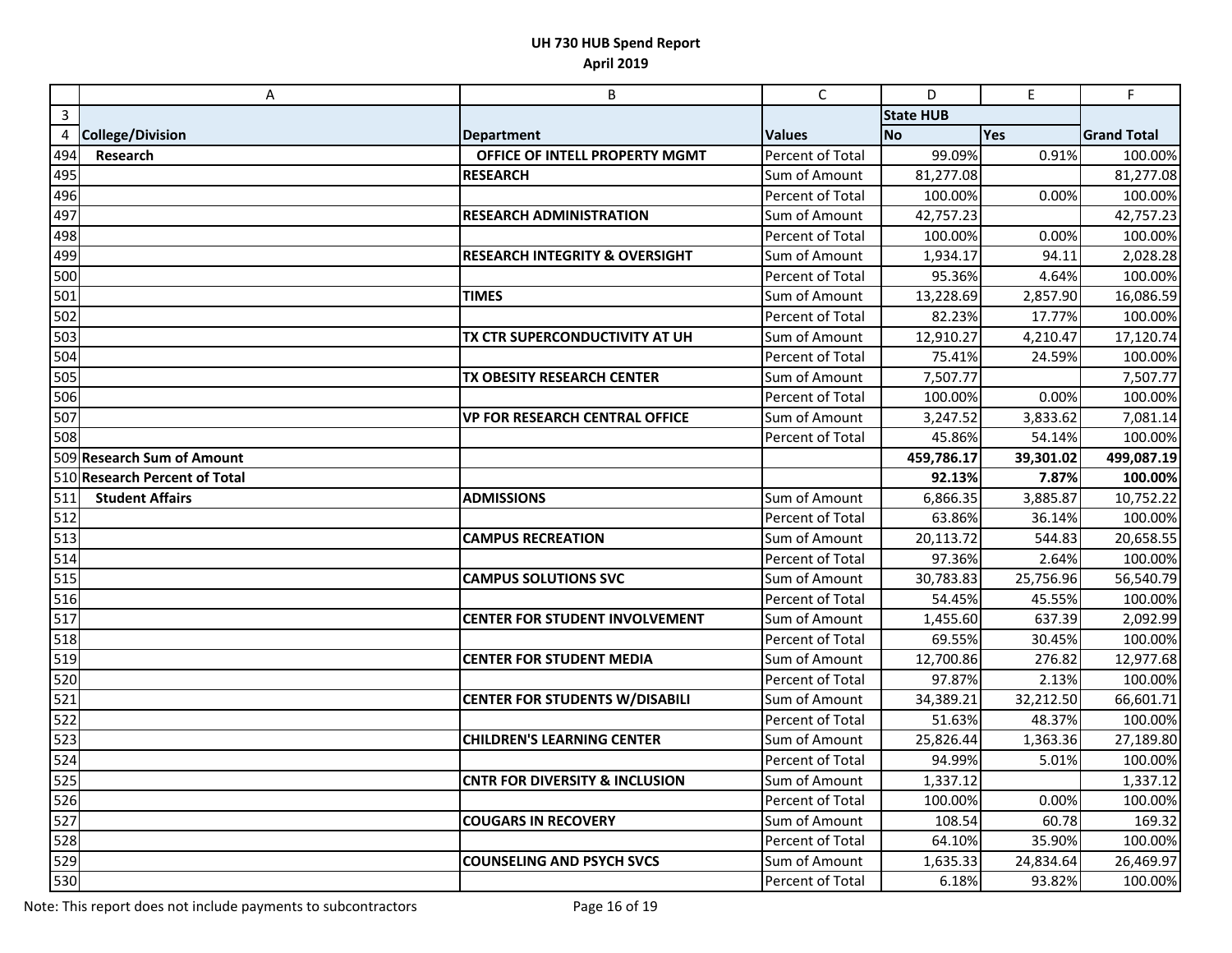|              | A                       | B                                         | $\mathsf{C}$     | D                | E         | F                  |
|--------------|-------------------------|-------------------------------------------|------------------|------------------|-----------|--------------------|
| $\mathbf{3}$ |                         |                                           |                  | <b>State HUB</b> |           |                    |
| 4            | <b>College/Division</b> | <b>Department</b>                         | <b>Values</b>    | <b>No</b>        | Yes       | <b>Grand Total</b> |
| 531          | <b>Student Affairs</b>  | <b>CTR FRATERNITY &amp; SORORITY LIFE</b> | Sum of Amount    | 308.55           | 35.51     | 344.06             |
| 532          |                         |                                           | Percent of Total | 89.68%           | 10.32%    | 100.00%            |
| 533          |                         | <b>DEAN OF STUDENTS</b>                   | Sum of Amount    | 736.57           | 347.17    | 1,083.74           |
| 534          |                         |                                           | Percent of Total | 67.97%           | 32.03%    | 100.00%            |
| 535          |                         | <b>INTEGRATED ENROLLMENT SERVICES</b>     | Sum of Amount    | 167,991.63       | 2,114.42  | 170,106.05         |
| 536          |                         |                                           | Percent of Total | 98.76%           | 1.24%     | 100.00%            |
| 537          |                         | <b>LGBTQ RESOURCE CENTER</b>              | Sum of Amount    | 107.79           | 52.84     | 160.63             |
| 538          |                         |                                           | Percent of Total | 67.10%           | 32.90%    | 100.00%            |
| 539          |                         | OFC OF THE UNIVERSIT REGISTRAR            | Sum of Amount    | 4,171.67         | 6,346.98  | 10,518.65          |
| 540          |                         |                                           | Percent of Total | 39.66%           | 60.34%    | 100.00%            |
| 541          |                         | <b>RELIGION CENTER</b>                    | Sum of Amount    | 1,362.54         |           | 1,362.54           |
| 542          |                         |                                           | Percent of Total | 100.00%          | 0.00%     | 100.00%            |
| 543          |                         | <b>SCHOLARSIPS &amp; FINANCIAL AID</b>    | Sum of Amount    | 7,723.24         | 3,574.12  | 11,297.36          |
| 544          |                         |                                           | Percent of Total | 68.36%           | 31.64%    | 100.00%            |
| 545          |                         | <b>STU COMMUNICATION &amp; MARKETING</b>  | Sum of Amount    | 158.00           | 727.76    | 885.76             |
| 546          |                         |                                           | Percent of Total | 17.84%           | 82.16%    | 100.00%            |
| 547          |                         | <b>STU HOUSING - RESIDE LIFE</b>          | Sum of Amount    | 40,023.50        | 3,437.66  | 43,461.16          |
| 548          |                         |                                           | Percent of Total | 92.09%           | 7.91%     | 100.00%            |
| 549          |                         | <b>STUDENT AFFAIRS</b>                    | Sum of Amount    | 3,742.80         | 394.33    | 4,137.13           |
| 550          |                         |                                           | Percent of Total | 90.47%           | 9.53%     | 100.00%            |
| 551          |                         | STUDENT AFFAIRS BUSINESS SRVC             | Sum of Amount    | 901.90           | 48.59     | 950.49             |
| 552          |                         |                                           | Percent of Total | 94.89%           | 5.11%     | 100.00%            |
| 553          |                         | <b>STUDENT AFFAIRS IT SERVICES</b>        | Sum of Amount    | 120.84           |           | 120.84             |
| 554          |                         |                                           | Percent of Total | 100.00%          | 0.00%     | 100.00%            |
| 555          |                         | <b>STUDENT CENTER</b>                     | Sum of Amount    | 27,082.33        | 43,737.58 | 70,819.91          |
| 556          |                         |                                           | Percent of Total | 38.24%           | 61.76%    | 100.00%            |
| 557          |                         | <b>STUDENT HEALTH CENTER</b>              | Sum of Amount    | 36,145.07        | 86,883.77 | 123,028.84         |
| 558          |                         |                                           | Percent of Total | 29.38%           | 70.62%    | 100.00%            |
| 559          |                         | <b>UNIVERSITY CAREER SERVICES</b>         | Sum of Amount    | 15,969.49        | 4,274.99  | 20,244.48          |
| 560          |                         |                                           | Percent of Total | 78.88%           | 21.12%    | 100.00%            |
| 561          |                         | <b>URBAN EXPERIENCE</b>                   | Sum of Amount    | 254.19           | 2,168.18  | 2,422.37           |
| 562          |                         |                                           | Percent of Total | 10.49%           | 89.51%    | 100.00%            |
| 563          |                         | <b>VETERAN SERVICES</b>                   | Sum of Amount    | 222.17           | 175.93    | 398.10             |
| 564          |                         |                                           | Percent of Total | 55.81%           | 44.19%    | 100.00%            |
| 565          |                         | <b>WELLNESS CENTER</b>                    | Sum of Amount    | 221.31           | 128.00    | 349.31             |
| 566          |                         |                                           | Percent of Total | 63.36%           | 36.64%    | 100.00%            |
| 567          |                         | <b>WOMEN &amp; GENDER RESOURCE CENTER</b> | Sum of Amount    | 787.07           | 424.23    | 1,211.30           |

Note: This report does not include payments to subcontractors Page 17 of 19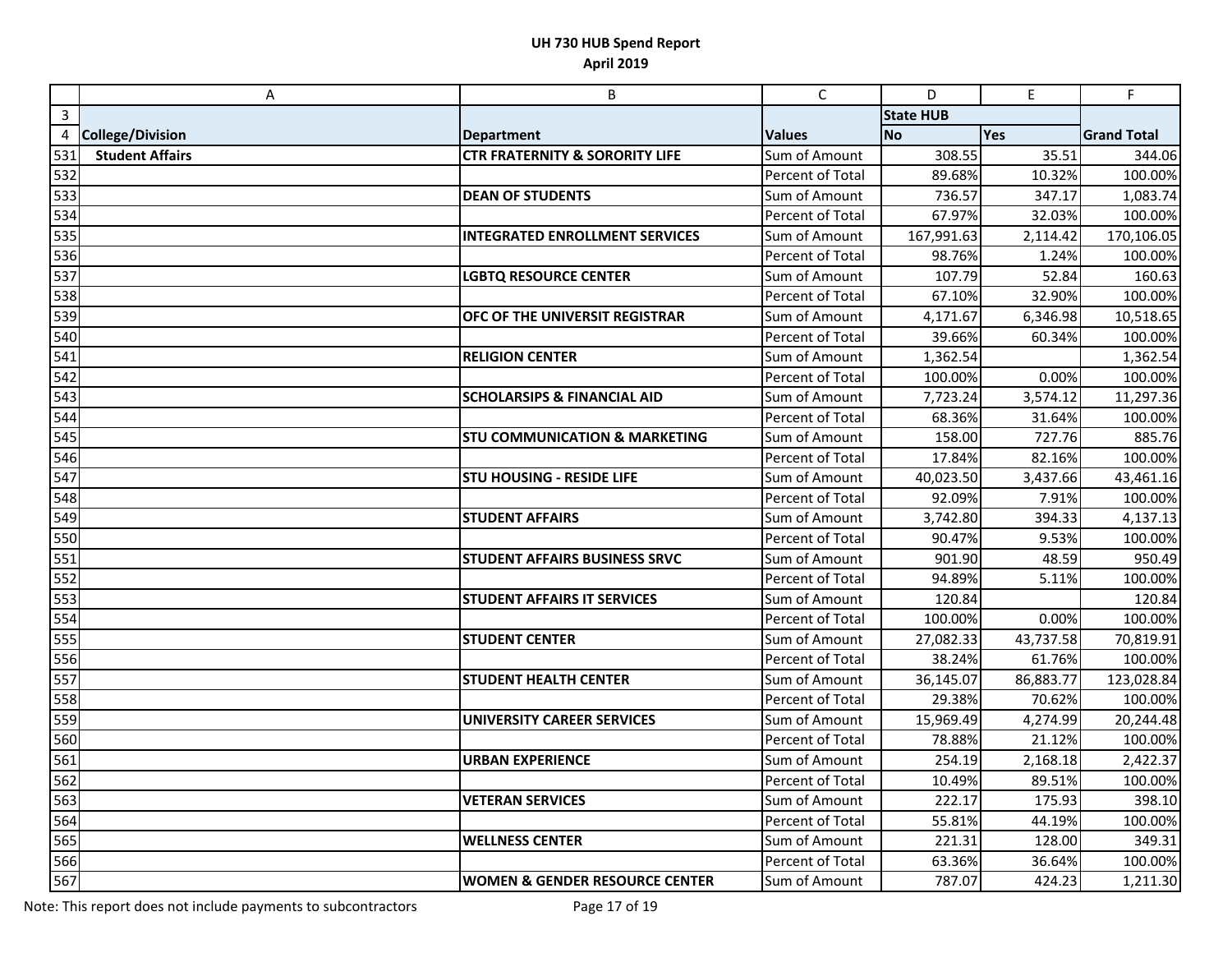|                | A                                                     | B                                         | $\mathsf{C}$     | D                | E          | F                  |
|----------------|-------------------------------------------------------|-------------------------------------------|------------------|------------------|------------|--------------------|
| $\overline{3}$ |                                                       |                                           |                  | <b>State HUB</b> |            |                    |
| 4              | <b>College/Division</b>                               | <b>Department</b>                         | <b>Values</b>    | <b>No</b>        | Yes        | <b>Grand Total</b> |
| 568            | <b>Student Affairs</b>                                | <b>WOMEN &amp; GENDER RESOURCE CENTER</b> | Percent of Total | 64.98%           | 35.02%     | 100.00%            |
|                | 569 Student Affairs Sum of Amount                     |                                           |                  | 443,247.66       | 244,445.21 | 687,692.87         |
|                | 570 Student Affairs Percent of Total                  |                                           |                  | 64.45%           | 35.55%     | 100.00%            |
| 571            | <b>Technology</b>                                     | <b>CENTER FOR LIFE SCIENCES TECH</b>      | Sum of Amount    | 17,291.00        |            | 17,291.00          |
| 572            |                                                       |                                           | Percent of Total | 100.00%          | 0.00%      | 100.00%            |
| 573            |                                                       | <b>CONSTRUCTION MANAGEMENT</b>            | Sum of Amount    | 29,755.83        | 3,124.68   | 32,880.51          |
| 574            |                                                       |                                           | Percent of Total | 90.50%           | 9.50%      | 100.00%            |
| 575            |                                                       | <b>DEAN, TECHNOLOGY</b>                   | Sum of Amount    | 23,095.98        | 59,384.60  | 82,480.58          |
| 576            |                                                       |                                           | Percent of Total | 28.00%           | 72.00%     | 100.00%            |
| 577            |                                                       | <b>ENGINEERING TECHNOLOGY</b>             | Sum of Amount    | 86,325.00        | 15,495.83  | 101,820.83         |
| 578            |                                                       |                                           | Percent of Total | 84.78%           | 15.22%     | 100.00%            |
| 579            |                                                       | HUMAN DEVELOP AND CONSUMER SCI            | Sum of Amount    | 2,139.96         | 474.55     | 2,614.51           |
| 580            |                                                       |                                           | Percent of Total | 81.85%           | 18.15%     | 100.00%            |
| 581            |                                                       | <b>ILT</b>                                | Sum of Amount    | 6,781.32         | 1,266.13   | 8,047.45           |
| 582            |                                                       |                                           | Percent of Total | 84.27%           | 15.73%     | 100.00%            |
|                | 583 Technology Sum of Amount                          |                                           |                  | 165,389.09       | 79,745.79  | 245,134.88         |
|                | 584 Technology Percent of Total                       |                                           |                  | 67.47%           | 32.53%     | 100.00%            |
| 585            | Univ Marketing, Comm & Media Rel                      | <b>MARKETING</b>                          | Sum of Amount    | 46,606.88        |            | 46,606.88          |
| 586            |                                                       |                                           | Percent of Total | 100.00%          | 0.00%      | 100.00%            |
| 587            |                                                       | VC/VP UNIV MKTG, COM & MED REL            | Sum of Amount    | 13,576.42        | 11,116.15  | 24,692.57          |
| 588            |                                                       |                                           | Percent of Total | 54.98%           | 45.02%     | 100.00%            |
|                | 589 Univ Marketing, Comm & Media Rel Sum of Amount    |                                           |                  | 60,183.30        | 11,116.15  | 71,299.45          |
|                | 590 Univ Marketing, Comm & Media Rel Percent of Total |                                           |                  | 84.41%           | 15.59%     | 100.00%            |
| 591            | <b>University Advancement</b>                         | <b>ALUMNI RELATIONS</b>                   | Sum of Amount    | 1,179.74         | 85.23      | 1,264.97           |
| 592            |                                                       |                                           | Percent of Total | 93.26%           | 6.74%      | 100.00%            |
| 593            |                                                       | <b>ANNUAL GIVING</b>                      | Sum of Amount    | 1,551.83         |            | 1,551.83           |
| 594            |                                                       |                                           | Percent of Total | 100.00%          | 0.00%      | 100.00%            |
| 595            |                                                       | <b>BUSINESS OPERATIONS</b>                | Sum of Amount    | 10,261.73        | 5,677.17   | 15,938.90          |
| 596            |                                                       |                                           | Percent of Total | 64.38%           | 35.62%     | 100.00%            |
| 597            |                                                       | <b>CAMPAIGN STRATEGIC INITIATIVES</b>     | Sum of Amount    | 15,740.18        | 7,627.96   | 23,368.14          |
| 598            |                                                       |                                           | Percent of Total | 67.36%           | 32.64%     | 100.00%            |
| 599            |                                                       | <b>DEVELOPMENT</b>                        | Sum of Amount    | 9,192.47         |            | 9,192.47           |
| 600            |                                                       |                                           | Percent of Total | 100.00%          | 0.00%      | 100.00%            |
| 601            |                                                       | <b>GIFT MANAGEMENT</b>                    | Sum of Amount    | 196.48           |            | 196.48             |
| 602            |                                                       |                                           | Percent of Total | 100.00%          | 0.00%      | 100.00%            |
| 603            |                                                       | <b>GIFT PROCESSING &amp; RECORDS</b>      | Sum of Amount    | 146.95           |            | 146.95             |
| 604            |                                                       |                                           | Percent of Total | 100.00%          | 0.00%      | 100.00%            |